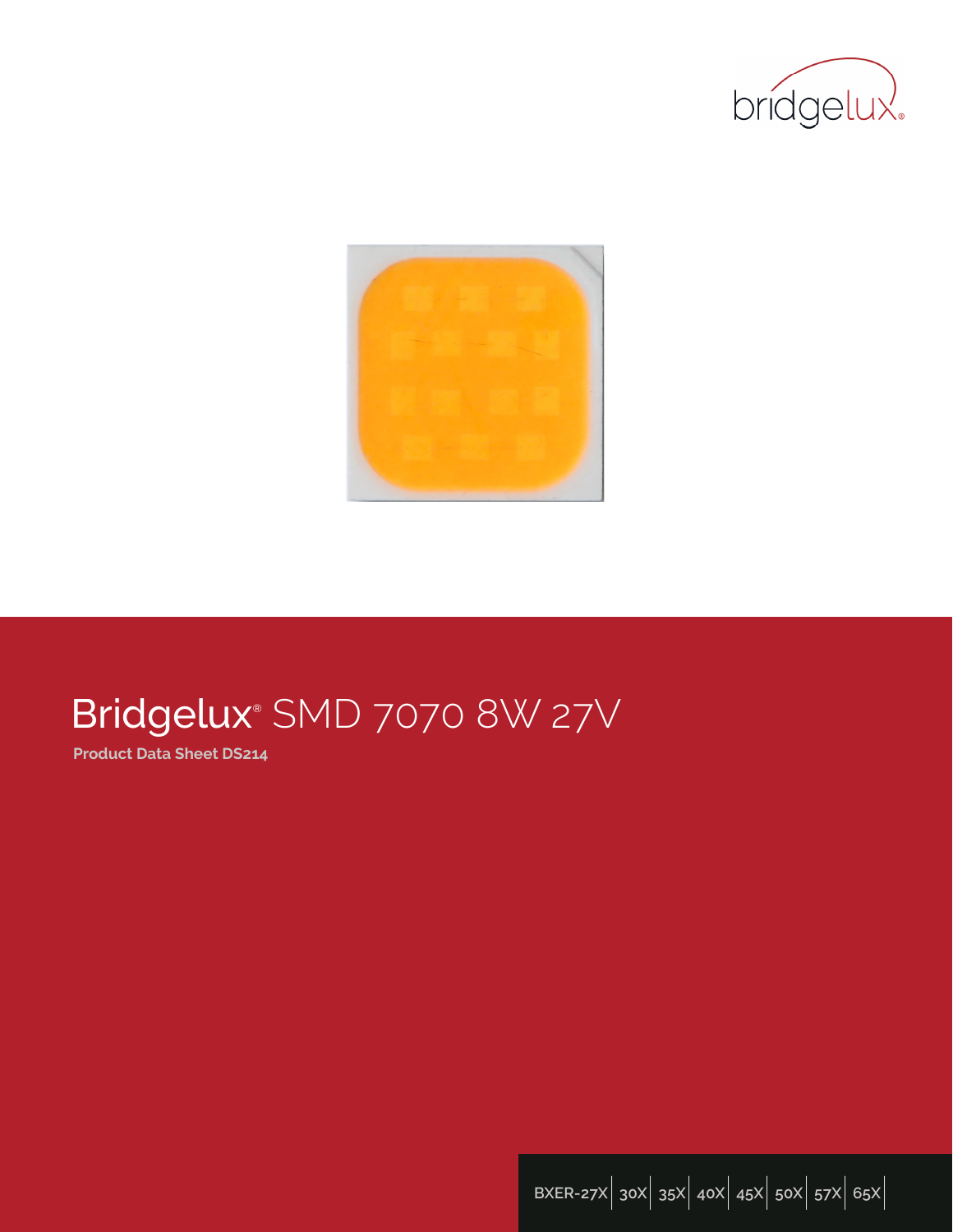# SMD 7070



## Introduction

The Bridgelux SMD 7070 high power LED is hot-color targeted, which ensures that the LEDs fall within their specified color bin at the typical application conditions of 85°C. With its broad lumen coverage and wide range of CCT and CRI options, the SMD 7070 provides unparalleled design-in flexibility for indoor and outdoor lighting applications. The SMD 7070 is ideal as a drop-in replacement for emitters with an industry standard 7.0mm x 7.0mm footprint. • Notich ensures that<br>
bad lumen coveragy<br>
for indoor and out<br>
stry standard 7.0mm<br>
Benefits<br>
• Lower operating<br>
• Ease of design a<br>
• Uniform, consiste<br>
• Compliant with e<br>
• Design flexibility

#### **Features**

- Industry-standard 7070 footprint
- 3 and 5-step MacAdam ellipse options
- RoHS compliant and lead free
- Multiple CCT and CRI configurations available for a wide range of lighting applications
- Hot-color targeting ensures that color is within the color bin at the typical application condition of 85C

#### **Benefits**

- Lower operating and manufacturing costs
- Ease of design and rapid go-to-market
- Uniform, consistent white light
- Compliant with environmental standards
- Design flexibility

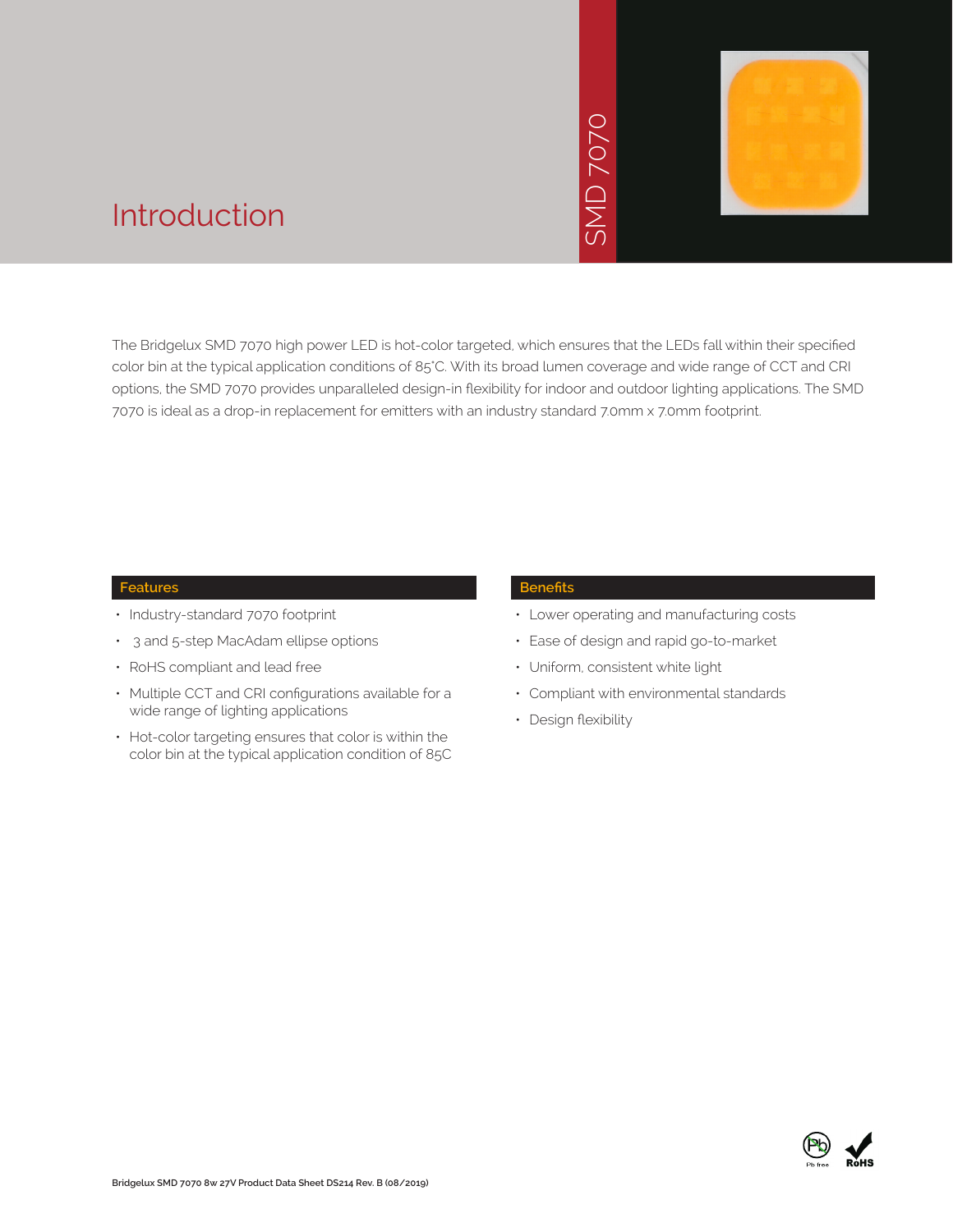# **Contents**

| Product Feature Map                         | $\mathbf{2}$   |
|---------------------------------------------|----------------|
| Product Nomenclature                        | $\mathbf{2}$   |
| <b>Product Test Conditions</b>              | $\overline{c}$ |
| <b>Product Selection Guide</b>              | 3              |
| Performance at Commonly Used Drive Currents | 5              |
| <b>Electrical Characteristics</b>           | 8              |
| Absolute Maximum Ratings                    | $\mathcal{Q}$  |
| <b>Product Bin Definitions</b>              | 10             |
| <b>Performance Curves</b>                   | 13             |
| <b>Typical Radiation Pattern</b>            | 16             |
| Typical Color Spectrum                      | 17             |
| <b>Mechanical Dimensions</b>                | 18             |
| Reliability                                 | 19             |
| <b>Reflow Characteristics</b>               | 20             |
| Packaging                                   | 21             |
| Design Resources                            | 23             |
| Precautions                                 | 23             |
| <b>Disclaimers</b>                          | 23             |
| About Bridgelux                             | 24             |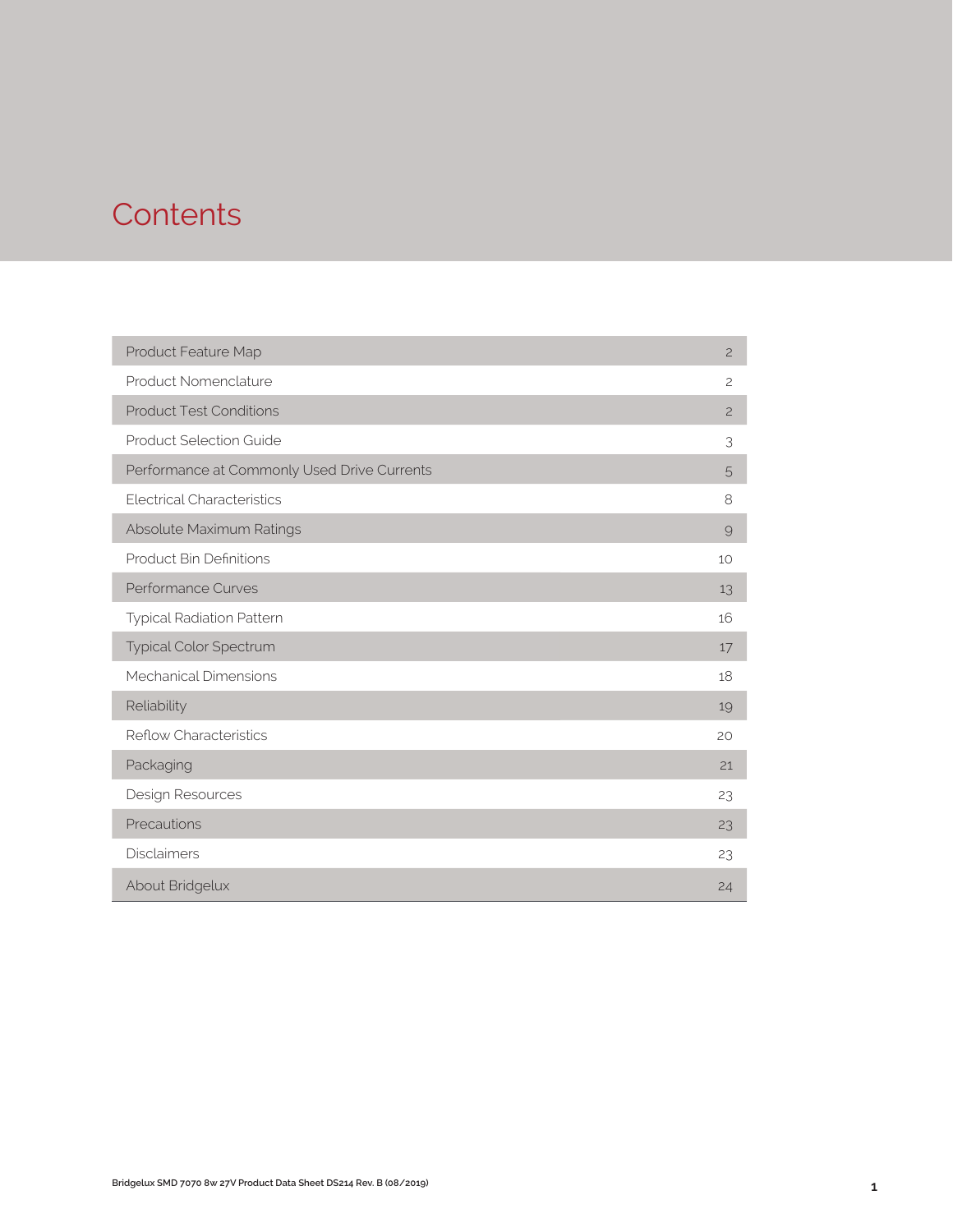## Product Feature Map

Bridgelux SMD LED products come in industry standard package sizes and follow ANSI binning standards. These LEDs are optimized for cost and performance, helping to ensure highly competitive system lumen per dollar performance while addressing the stringent efficacy and reliability standards required for modern lighting applications.



#### **Product Nomenclature**



#### **Product Test Conditions**

Bridgelux SMD 7070 LEDs are tested and binned with a 10ms pulse of 300mA at T<sub>j</sub> (junction temperature)-T<sub>sp</sub> (solder point temperature) =25°C. Forward voltage and luminous flux are binned at a T<sub>j=</sub>T<sub>sp</sub>=25°C, while color is hot targeted at a T<sub>sp</sub> of 85°C.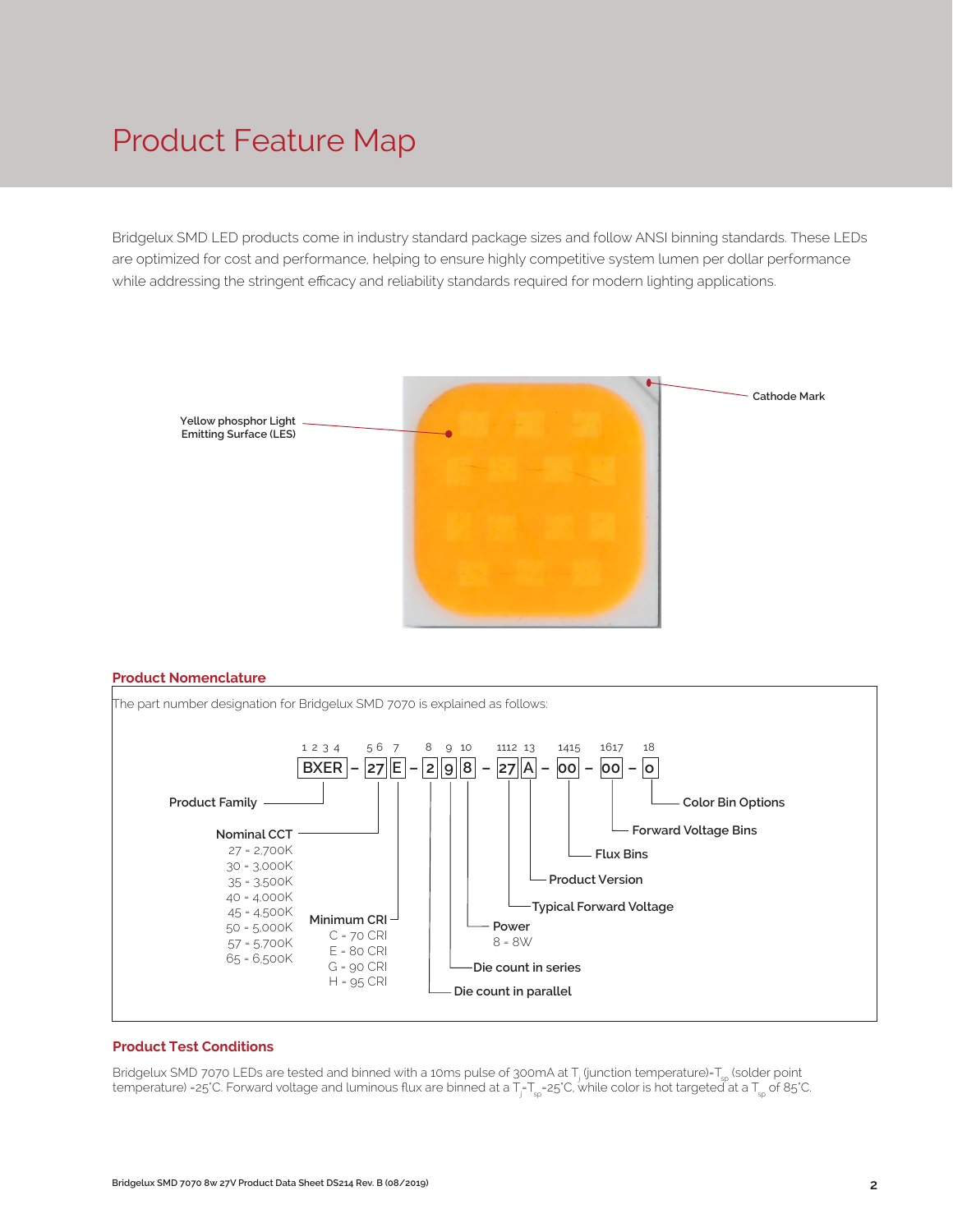The following product configurations are available:

| Part Number <sup>15</sup> | Nominal CCT <sup>2</sup> | CRI34 | <b>Nominal Drive</b><br>Current | Forward Voltage <sup>4</sup><br>(V) |                | <b>Typical pulsed</b> | <b>Typical Power</b>   | <b>Typical Efficacy</b> |        |
|---------------------------|--------------------------|-------|---------------------------------|-------------------------------------|----------------|-----------------------|------------------------|-------------------------|--------|
|                           | (K)                      |       | (mA)                            | Min                                 | <b>Typical</b> | Max                   | Flux (lm) <sup>4</sup> | (W)                     | (lm/W) |
| BXER-27C-298-27A-00-00-0  | 2700                     | 70    | 300                             | 25.2                                | 26.6           | 29.9                  | 1232                   | 8.0                     | 154    |
| BXER-27E-298-27A-00-00-0  | 2700                     | 80    | 300                             | 25.2                                | 26.6           | 29.9                  | 1110                   | 8.0                     | 139    |
| BXER-27G-298-27A-00-00-0  | 2700                     | 90    | 300                             | 25.2                                | 26.6           | 29.9                  | 957                    | 8.0                     | 120    |
| BXER-27H-298-27A-00-00-0  | 2700                     | 95    | 300                             | 25.2                                | 26.6           | 29.9                  | 875                    | 8.0                     | 110    |
| BXER-30C-298-27A-00-00-0  | 3000                     | 70    | 300                             | 25.2                                | 26.6           | 29.9                  | 1272                   | 8.0                     | 159    |
| BXER-30E-298-27A-00-00-0  | 3000                     | 80    | 300                             | 25.2                                | 26.6           | 29.9                  | 1146                   | 8.0                     | 143    |
| BXER-30G-298-27A-00-00-0  | 3000                     | 90    | 300                             | 25.2                                | 26.6           | 29.9                  | 986                    | 8.0                     | 123    |
| BXER-30H-298-27A-00-00-0  | 3000                     | 95    | 300                             | 25.2                                | 26.6           | 29.9                  | 909                    | 8.0                     | 114    |
| BXER-35C-298-27A-00-00-0  | 3500                     | 70    | 300                             | 25.2                                | 26.6           | 29.9                  | 1316                   | 8.0                     | 165    |
| BXER-35E-298-27A-00-00-0  | 3500                     | 80    | 300                             | 25.2                                | 26.6           | 29.9                  | 1186                   | 8.0                     | 148    |
| BXER-40C-298-27A-00-00-0  | 4000                     | 70    | 300                             | 25.2                                | 26.6           | 29.9                  | 1361                   | 8.0                     | 170    |
| BXER-40E-298-27A-00-00-0  | 4000                     | 80    | 300                             | 25.2                                | 26.6           | 29.9                  | 1226                   | 8.0                     | 153    |
| BXER-40G-298-27A-00-00-0  | 4000                     | 90    | 300                             | 25.2                                | 26.6           | 29.9                  | 1057                   | 8.0                     | 132    |
| BXER-40H-298-27A-00-00-0  | 4000                     | 95    | 300                             | 25.2                                | 26.6           | 29.9                  | 973                    | 8.0                     | 122    |
| BXER-45C-298-27A-00-00-0  | 4500                     | 70    | 300                             | 25.2                                | 26.6           | 29.9                  | 1361                   | 8.0                     | 170    |
| BXER-45E-298-27A-00-00-0  | 4500                     | 80    | 300                             | 25.2                                | 26.6           | 29.9                  | 1226                   | 8.0                     | 153    |
| BXER-50C-298-27A-00-00-0  | 5000                     | 70    | 300                             | 25.2                                | 26.6           | 29.9                  | 1361                   | 8.0                     | 170    |
| BXER-50E-298-27A-00-00-0  | 5000                     | 80    | 300                             | 25.2                                | 26.6           | 29.9                  | 1226                   | 8.0                     | 153    |
| BXER-57C-298-27A-00-00-0  | 5700                     | 70    | 300                             | 25.2                                | 26.6           | 29.9                  | 1347                   | 8.0                     | 169    |
| BXER-57E-298-27A-00-00-0  | 5700                     | 80    | 300                             | 25.2                                | 26.6           | 29.9                  | 1226                   | 8.0                     | 153    |
| BXER-65C-298-27A-00-00-0  | 6500                     | 70    | 300                             | 25.2                                | 26.6           | 29.9                  | 1347                   | 8.0                     | 169    |
| BXER-65E-298-27A-00-00-0  | 6500                     | 80    | 300                             | 25.2                                | 26.6           | 29.9                  | 1214                   | 8.0                     | 152    |

**Table 1:** Selection Guide, Pulsed Measurement Data at 300mA (T<sub>j</sub>=T<sub>sp</sub>=25°C)

Notes for Table 1:

1. The last 7 characters (including hyphens '-') refer to flux bins, forward voltage bins, and color bin options, respectively. "00-00-0" denotes the full distribution of flux, forward voltage, and 5 SDCM color.

 Example: BXER-27E-298-27A-00-00-0 refers to the full distribution of flux, forward voltage, and color within a 2700K 5-step ANSI standard chromaticity region with a minimum of 80CRI, 2x9 die configuration, 8w power, 26.6V typical forward voltage.

- 2. Product CCT is hot targeted at  $T_{\rm{so}}$  = 85°C. Nominal CCT as defined by ANSI C78.377-2011.
- 3. Listed CRIs are minimum values and include test tolerance.
- 4. Products tested under pulsed condition (10ms pulse width) at nominal drive current where T<sub>i</sub>-T<sub>sp</sub>-25°C.
- 5. Bridgelux maintains a ±7.5% tolerance on luminous flux measurements, ±0.1V tolerance on forward voltage measurements, and ±2 tolerance on CRI measurements for the SMD 7070.
- 6. Refer to Table 6 and Table 7 for Bridgelux SMD 7070 Luminous Flux Binning and Forward Voltage Binning information.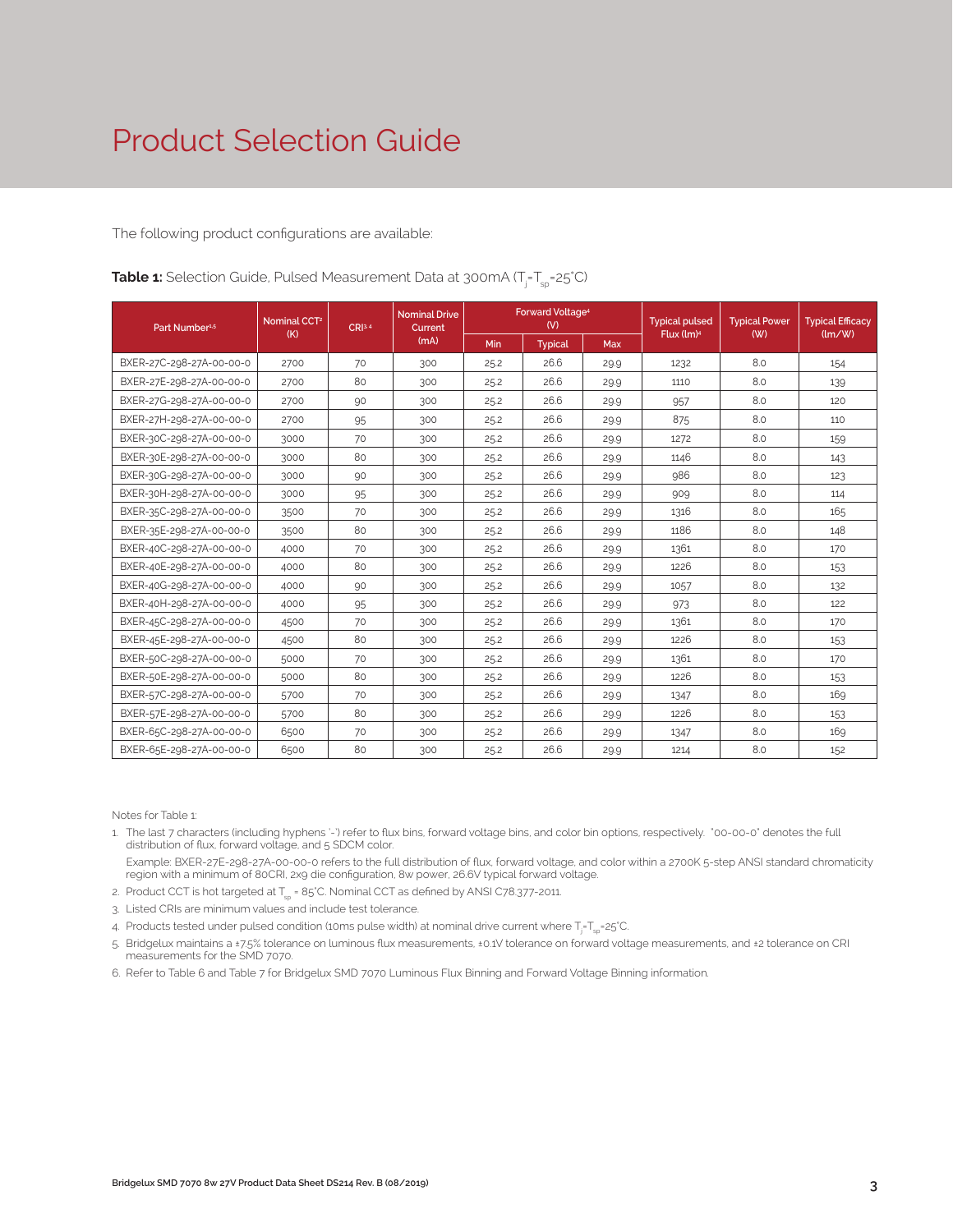The following product configurations are available:

| Part Number <sup>15</sup> | Nominal CCT <sup>2</sup><br>CRI34 |    | <b>Nominal Drive</b><br>Current | Forward Voltage <sup>4</sup><br>(V) |                |            | <b>Typical DC Flux</b> | <b>Typical DC</b><br>Power | <b>Typical DC Effi-</b> |
|---------------------------|-----------------------------------|----|---------------------------------|-------------------------------------|----------------|------------|------------------------|----------------------------|-------------------------|
|                           | (K)                               |    | (mA)                            | Min                                 | <b>Typical</b> | <b>Max</b> | (lm) <sup>4</sup>      | (W)                        | cacy (lm/W)             |
| BXER-27C-298-27A-00-00-0  | 2700                              | 70 | 300                             | 24.5                                | 25.9           | 29.2       | 1065                   | 7.8                        | 137                     |
| BXER-27E-298-27A-00-00-0  | 2700                              | 80 | 300                             | 24.5                                | 25.9           | 29.2       | 960                    | 7.8                        | 124                     |
| BXER-27G-298-27A-00-00-0  | 2700                              | 90 | 300                             | 24.5                                | 25.9           | 29.2       | 827                    | 7.8                        | 106                     |
| BXER-27H-298-27A-00-00-0  | 2700                              | 95 | 300                             | 24.5                                | 25.9           | 29.2       | 756                    | 7.8                        | 97                      |
| BXER-30C-298-27A-00-00-0  | 3000                              | 70 | 300                             | 24.5                                | 25.9           | 29.2       | 1099                   | 7.8                        | 141                     |
| BXER-30E-298-27A-00-00-0  | 3000                              | 80 | 300                             | 24.5                                | 25.9           | 29.2       | 990                    | 7.8                        | 127                     |
| BXER-30G-298-27A-00-00-0  | 3000                              | 90 | 300                             | 24.5                                | 25.9           | 29.2       | 852                    | 7.8                        | 110                     |
| BXER-30H-298-27A-00-00-0  | 3000                              | 95 | 300                             | 24.5                                | 25.9           | 29.2       | 786                    | 7.8                        | 101                     |
| BXER-35C-298-27A-00-00-0  | 3500                              | 70 | 300                             | 24.5                                | 25.9           | 29.2       | 1138                   | 7.8                        | 146                     |
| BXER-35E-298-27A-00-00-0  | 3500                              | 80 | 300                             | 24.5                                | 25.9           | 29.2       | 1025                   | 7.8                        | 132                     |
| BXER-40C-298-27A-00-00-0  | 4000                              | 70 | 300                             | 24.5                                | 25.9           | 29.2       | 1176                   | 7.8                        | 151                     |
| BXER-40E-298-27A-00-00-0  | 4000                              | 80 | 300                             | 24.5                                | 25.9           | 29.2       | 1060                   | 7.8                        | 136                     |
| BXER-40G-298-27A-00-00-0  | 4000                              | 90 | 300                             | 24.5                                | 25.9           | 29.2       | 914                    | 7.8                        | 118                     |
| BXER-40H-298-27A-00-00-0  | 4000                              | 95 | 300                             | 24.5                                | 25.9           | 29.2       | 841                    | 7.8                        | 108                     |
| BXER-45C-298-27A-00-00-0  | 4500                              | 70 | 300                             | 24.5                                | 25.9           | 29.2       | 1176                   | 7.8                        | 151                     |
| BXER-45E-298-27A-00-00-0  | 4500                              | 80 | 300                             | 24.5                                | 25.9           | 29.2       | 1060                   | 7.8                        | 136                     |
| BXER-50C-298-27A-00-00-0  | 5000                              | 70 | 300                             | 24.5                                | 25.9           | 29.2       | 1176                   | 7.8                        | 151                     |
| BXER-50E-298-27A-00-00-0  | 5000                              | 80 | 300                             | 24.5                                | 25.9           | 29.2       | 1060                   | 7.8                        | 136                     |
| BXER-57C-298-27A-00-00-0  | 5700                              | 70 | 300                             | 24.5                                | 25.9           | 29.2       | 1165                   | 7.8                        | 150                     |
| BXER-57E-298-27A-00-00-0  | 5700                              | 80 | 300                             | 24.5                                | 25.9           | 29.2       | 1060                   | 7.8                        | 136                     |
| BXER-65C-298-27A-00-00-0  | 6500                              | 70 | 300                             | 24.5                                | 25.9           | 29.2       | 1165                   | 7.8                        | 150                     |
| BXER-65E-298-27A-00-00-0  | 6500                              | 80 | 300                             | 24.5                                | 25.9           | 29.2       | 1049                   | 7.8                        | 135                     |

**Table 2:** Selection Guide, Stabilized DC Performance (T<sub>sp</sub> = 85°C)<sup>6,7</sup>

Notes for Table 2:

1. The last 7 characters (including hyphens '-') refer to flux bins, forward voltage bins, and color bin options, respectively. "00-00-0" denotes the full distribution of flux, forward voltage, and 5 SDCM color.

 Example: BXER-27E-298-27A-00-00-0 refers to the full distribution of flux, forward voltage, and color within a 2700K 5-step ANSI standard chromaticity region with a minimum of 80CRI, 2x9 die configuration, 8w power, 26.6V typical forward voltage.

- 2. Product CCT is hot targeted at  $T_{\text{sp}}$  = 85°C. Nominal CCT as defined by ANSI C78.377-2011.
- 3. Listed CRIs are minimum values and include test tolerance.
- 4. Bridgelux maintains a ±7.5% tolerance on luminous flux measurements, ±0.1V tolerance on forward voltage measurements, and ±2 tolerance on CRI measurements for the SMD 7070.
- 5. Refer to Table 6 and Table 7 for Bridgelux SMD 7070 Luminous Flux Binning and Forward Voltage Binning information.
- 6. Typical stabilized DC performance values are provided as reference only and are not a guarantee of performance.
- 7. Typical performance is estimated based on operation under DC (direct current) with LED emitter mounted onto a heat sink with thermal interface material and the solder point temperature maintained at 85°C. Based on Bridgelux test setup, values may vary depending on the thermal design of the luminaire and/or the exposed environment to which the product is subjected.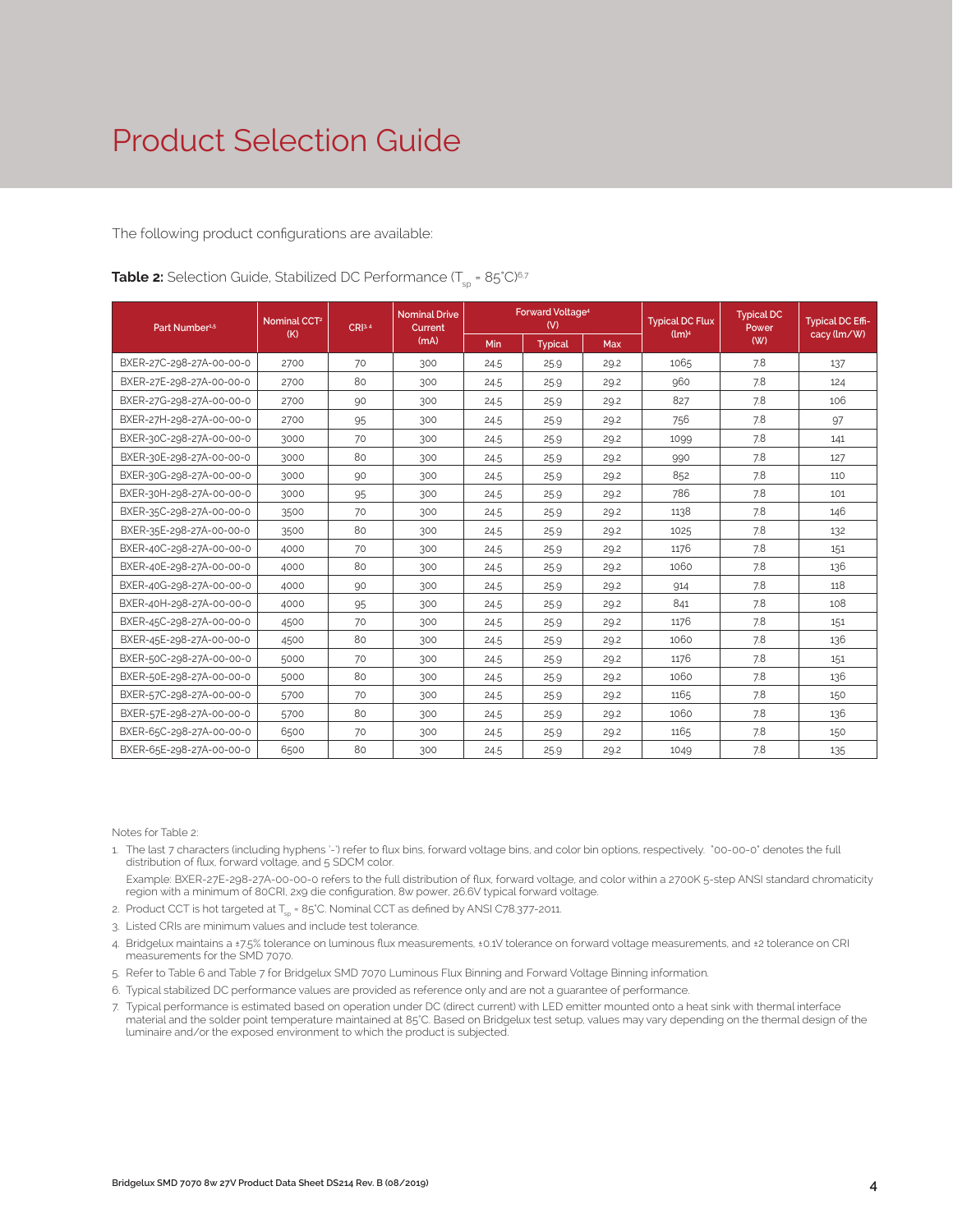# Performance at Commonly Used Drive Currents

SMD 7070 LEDs are tested to the specifications shown using the nominal drive currents in Table 1. SMD 7070 may also be driven at other drive currents dependent on specific application design requirements. The performance at any drive current can be derived from the current vs. voltage characteristics shown in Figure 2 and the relative luminous flux vs. current characteristics shown in Figure 3. The performance at commonly used drive currents is summarized in Table 3.

| <b>Part Number</b>       | <b>CRI</b> | <b>Drive</b><br>Current <sup>1</sup><br>(mA) | Typical V.<br>$T_{\rm sp}$ = 25°C<br>$\mathbf{w}$ | <b>Typical Power</b><br>$T_{\rm sp}$ = 25°C<br>$($ W) | <b>Typical Pulsed</b><br>Flux <sup>2</sup><br>$T_{sp} = 25^{\circ}C$<br>$\mu$ | <b>Typical</b><br>DC Flux <sup>3</sup><br>$T_{\rm SD} = 85^{\circ}C$<br>(lm) | <b>Typical</b><br><b>Efficacy</b><br>$T_m = 25^{\circ}C$<br>$\lim$ /w |
|--------------------------|------------|----------------------------------------------|---------------------------------------------------|-------------------------------------------------------|-------------------------------------------------------------------------------|------------------------------------------------------------------------------|-----------------------------------------------------------------------|
|                          |            | 100                                          | 24.4                                              | 2.4                                                   | 452                                                                           | 412                                                                          | 185                                                                   |
| BXER-27C-298-27A-00-00-0 | 70         | 200                                          | 25.6                                              | 5.1                                                   | 859                                                                           | 762                                                                          | 168                                                                   |
|                          |            | 300                                          | 26.6                                              | 8.0                                                   | 1232                                                                          | 1065                                                                         | 154                                                                   |
|                          |            | 400                                          | 27.6                                              | 11.0                                                  | 1574                                                                          | 1324                                                                         | 143                                                                   |
|                          |            | 100                                          | 24.4                                              | 2.4                                                   | 407                                                                           | 371                                                                          | 167                                                                   |
| BXER-27E-298-27A-00-00-0 | 80         | 200                                          | 25.6                                              | 5.1                                                   | 774                                                                           | 687                                                                          | 151                                                                   |
|                          |            | 300                                          | 26.6                                              | 8.0                                                   | 1110                                                                          | 960                                                                          | 139                                                                   |
|                          |            | 400                                          | 27.6                                              | 11.0                                                  | 1418                                                                          | 1193                                                                         | 129                                                                   |
|                          |            | 100                                          | 24.4                                              | 2.4                                                   | 351                                                                           | 320                                                                          | 144                                                                   |
| BXER-27G-298-27A-00-00-0 | 90         | 200                                          | 25.6                                              | 5.1                                                   | 667                                                                           | 592                                                                          | 131                                                                   |
|                          |            | 300                                          | 26.6                                              | 8.0                                                   | 957                                                                           | 827                                                                          | 120                                                                   |
|                          |            | 400                                          | 27.6                                              | 11.0                                                  | 1223                                                                          | 1028                                                                         | 111                                                                   |
|                          | 95         | 100                                          | 24.4                                              | 2.4                                                   | 321                                                                           | 292                                                                          | 131                                                                   |
| BXER-27H-298-27A-00-00-0 |            | 200                                          | 25.6                                              | 5.1                                                   | 610                                                                           | 541                                                                          | 119                                                                   |
|                          |            | 300                                          | 26.6                                              | 8.0                                                   | 875                                                                           | 756                                                                          | 110                                                                   |
|                          |            | 400                                          | 27.6                                              | 11.0                                                  | 1118                                                                          | 940                                                                          | 101                                                                   |
|                          |            | 100                                          | 24.4                                              | 2.4                                                   | 466                                                                           | 425                                                                          | 191                                                                   |
| BXER-30C-298-27A-00-00-0 | 70         | 200                                          | 25.6                                              | 5.1                                                   | 887                                                                           | 787                                                                          | 173                                                                   |
|                          |            | 300                                          | 26.6                                              | 8.0                                                   | 1272                                                                          | 1099                                                                         | 159                                                                   |
|                          |            | 400                                          | 27.6                                              | 11.0                                                  | 1625                                                                          | 1367                                                                         | 147                                                                   |
|                          |            | 100                                          | 24.4                                              | 2.4                                                   | 420                                                                           | 383                                                                          | 172                                                                   |
| BXER-30E-298-27A-00-00-0 | 80         | 200                                          | 25.6                                              | 5.1                                                   | 799                                                                           | 709                                                                          | 156                                                                   |
|                          |            | 300                                          | 26.6                                              | 8.0                                                   | 1146                                                                          | 990                                                                          | 143                                                                   |
|                          |            | 400                                          | 27.6                                              | 11.0                                                  | 1464                                                                          | 1231                                                                         | 133                                                                   |
|                          |            | 100                                          | 24.4                                              | 2.4                                                   | 361                                                                           | 329                                                                          | 148                                                                   |
| BXER-30G-298-27A-00-00-0 | 90         | 200                                          | 25.6                                              | 5.1                                                   | 687                                                                           | 610                                                                          | 134                                                                   |
|                          |            | 300                                          | 26.6                                              | 8.0                                                   | 986                                                                           | 852                                                                          | 123                                                                   |
|                          |            | 400                                          | 27.6                                              | 11.0                                                  | 1259                                                                          | 1059                                                                         | 114                                                                   |

Notes for Table 3:

2. Bridgelux maintains a ± 7.5% tolerance on flux measurements.

<sup>1.</sup> Alternate drive currents in Table 3 are provided for reference only and are not a guarantee of performance.

<sup>3.</sup> Typical stabilized DC performance values are provided as reference only and are not a guarantee of performance.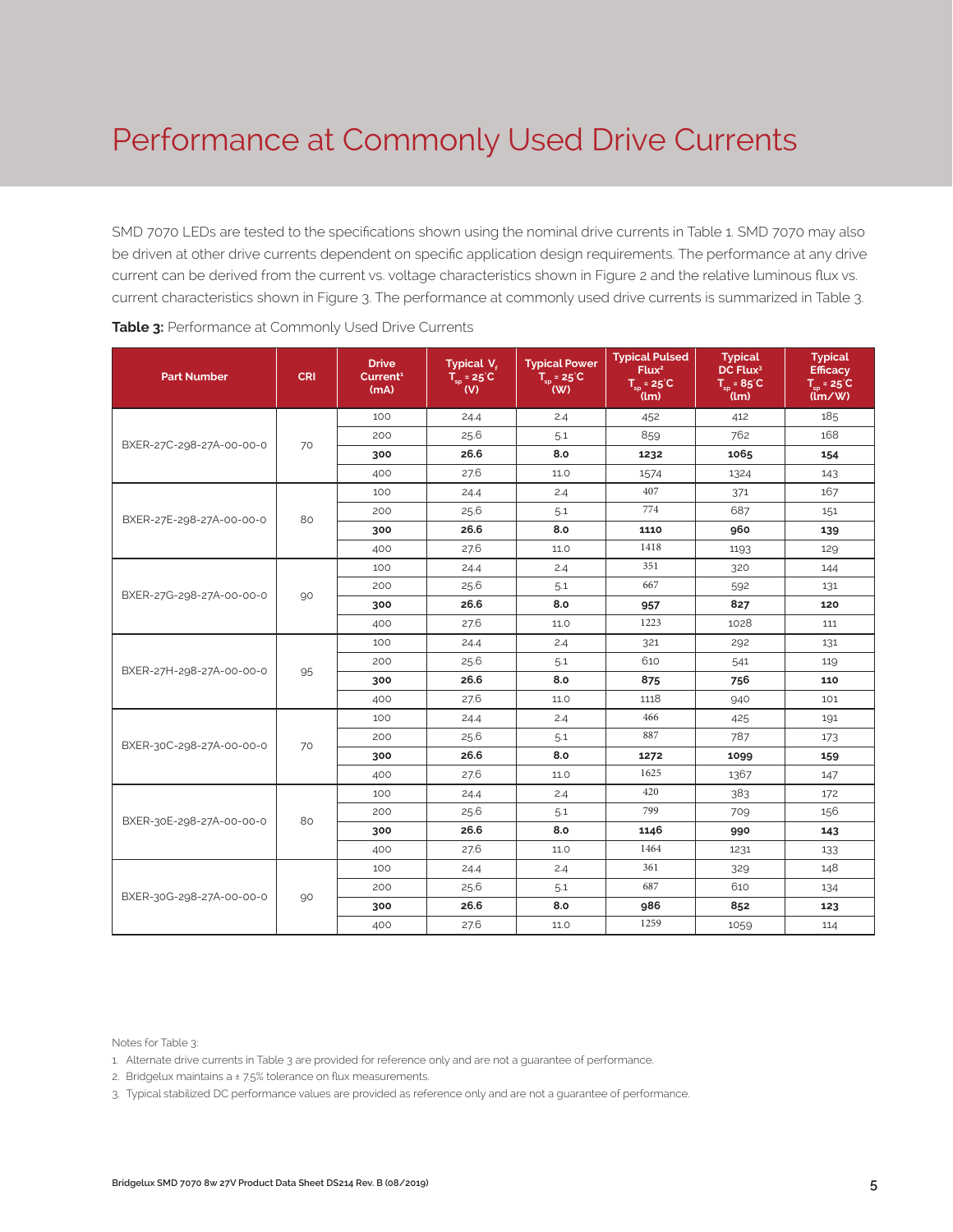# Performance at Commonly Used Drive Currents

| <b>Part Number</b>       | <b>CRI</b> | <b>Drive</b><br>Current <sup>1</sup><br>(mA) | Typical V.<br>$\overline{T}_{\rm so}$ = 25°C<br>(V) | <b>Typical Power</b><br>$T_{sp} = 25^{\circ}C$<br>(W) | <b>Typical Pulsed</b><br>Flux <sup>2</sup><br>$T_{sp} = 25^{\circ}C$<br>(lm) | <b>Typical</b><br>DC Flux <sup>3</sup><br>$T_{\dots} = 85^{\circ}C$<br>$\mu$ (lm) | <b>Typical</b><br><b>Efficacy</b><br>$T_m = 25^{\circ}C$<br>$\lim$ /w |
|--------------------------|------------|----------------------------------------------|-----------------------------------------------------|-------------------------------------------------------|------------------------------------------------------------------------------|-----------------------------------------------------------------------------------|-----------------------------------------------------------------------|
|                          |            | 100                                          | 24.4                                                | 2.4                                                   | 333                                                                          | 304                                                                               | 137                                                                   |
| BXER-30H-298-27A-00-00-0 | 95         | 200                                          | 25.6                                                | 5.1                                                   | 634                                                                          | 563                                                                               | 124                                                                   |
|                          |            | 300                                          | 26.6                                                | 8.0                                                   | 909                                                                          | 786                                                                               | 114                                                                   |
|                          |            | 400                                          | 27.6                                                | 11.0                                                  | 1162                                                                         | 977                                                                               | 105                                                                   |
|                          |            | 100                                          | 24.4                                                | 2.4                                                   | 482                                                                          | 440                                                                               | 198                                                                   |
| BXER-35C-298-27A-00-00-0 | 70         | 200                                          | 25.6                                                | 5.1                                                   | 918                                                                          | 815                                                                               | 180                                                                   |
|                          |            | 300                                          | 26.6                                                | 8.0                                                   | 1316                                                                         | 1138                                                                              | 165                                                                   |
|                          |            | 400                                          | 27.6                                                | 11.0                                                  | 1682                                                                         | 1415                                                                              | 153                                                                   |
|                          |            | 100                                          | 24.4                                                | 2.4                                                   | 435                                                                          | 396                                                                               | 178                                                                   |
| BXER-35E-298-27A-00-00-0 | 80         | 200                                          | 25.6                                                | 5.1                                                   | 827                                                                          | 734                                                                               | 162                                                                   |
|                          |            | 300                                          | 26.6                                                | 8.0                                                   | 1186                                                                         | 1025                                                                              | 149                                                                   |
|                          |            | 400                                          | 27.6                                                | 11.0                                                  | 1515                                                                         | 1274                                                                              | 137                                                                   |
|                          | 70         | 100                                          | 24.4                                                | 2.4                                                   | 499                                                                          | 455                                                                               | 204                                                                   |
| BXER-40C-298-27A-00-00-0 |            | 200                                          | 25.6                                                | 5.1                                                   | 949                                                                          | 842                                                                               | 186                                                                   |
|                          |            | 300                                          | 26.6                                                | 8.0                                                   | 1361                                                                         | 1176                                                                              | 170                                                                   |
|                          |            | 400                                          | 27.6                                                | 11.0                                                  | 1739                                                                         | 1462                                                                              | 158                                                                   |
|                          | 80         | 100                                          | 24.4                                                | 2.4                                                   | 449                                                                          | 410                                                                               | 184                                                                   |
| BXER-40E-298-27A-00-00-0 |            | 200                                          | 25.6                                                | 5.1                                                   | 855                                                                          | 759                                                                               | 167                                                                   |
|                          |            | 300                                          | 26.6                                                | 8.0                                                   | 1226                                                                         | 1060                                                                              | 154                                                                   |
|                          |            | 400                                          | 27.6                                                | 11.0                                                  | 1566                                                                         | 1317                                                                              | 142                                                                   |
|                          |            | 100                                          | 24.4                                                | 2.4                                                   | 387                                                                          | 353                                                                               | 159                                                                   |
| BXER-40G-298-27A-00-00-0 | 90         | 200                                          | 25.6                                                | 5.1                                                   | 737                                                                          | 654                                                                               | 144                                                                   |
|                          |            | 300                                          | 26.6                                                | 8.0                                                   | 1057                                                                         | 914                                                                               | 132                                                                   |
|                          |            | 400                                          | 27.6                                                | 11.0                                                  | 1350                                                                         | 1136                                                                              | 122                                                                   |
|                          |            | 100                                          | 24.4                                                | 2.4                                                   | 357                                                                          | 325                                                                               | 146                                                                   |
| BXER-40H-298-27A-00-00-0 | 95         | 200                                          | 25.6                                                | 5.1                                                   | 678                                                                          | 602                                                                               | 133                                                                   |
|                          |            | 300                                          | 26.6                                                | 8.0                                                   | 973                                                                          | 841                                                                               | 122                                                                   |
|                          |            | 400                                          | 27.6                                                | 11.0                                                  | 1243                                                                         | 1046                                                                              | 113                                                                   |
|                          |            | 100                                          | 24.4                                                | 2.4                                                   | 499                                                                          | 455                                                                               | 204                                                                   |
| BXER-45C-298-27A-00-00-0 | 70         | 200                                          | 25.6                                                | 5.1                                                   | 949                                                                          | 842                                                                               | 186                                                                   |
|                          |            | 300                                          | 26.6                                                | 8.0                                                   | 1361                                                                         | 1176                                                                              | 170                                                                   |
|                          |            | 400                                          | 27.6                                                | 11.0                                                  | 1739                                                                         | 1462                                                                              | 158                                                                   |

## **Table 3:** Performance at Commonly Used Drive Currents(Continued)

Notes for Table 3:

1. Alternate drive currents in Table 3 are provided for reference only and are not a guarantee of performance.

2. Bridgelux maintains a ± 7.5% tolerance on flux measurements.

3. Typical stabilized DC performance values are provided as reference only and are not a guarantee of performance.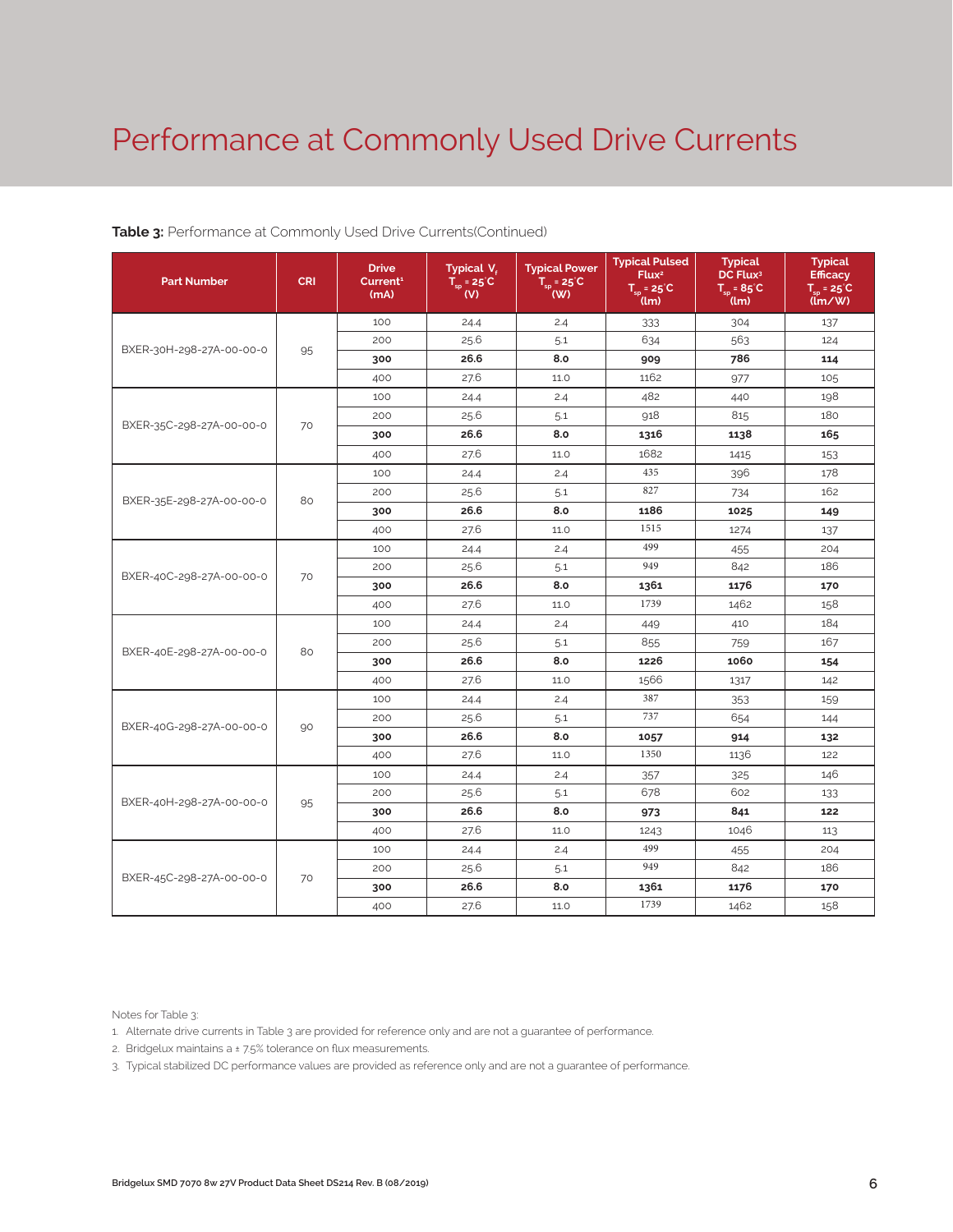# Performance at Commonly Used Drive Currents

| <b>Part Number</b>       | <b>CRI</b> | <b>Drive</b><br>Current <sup>1</sup><br>(mA) | Typical V <sub>c</sub><br>$T_{\rm SD}$ = 25°C<br>(V) | <b>Typical Power</b><br>$T_{\rm SD} = 25^{\circ}C$<br>( W ) | <b>Typical Pulsed</b><br>Flux <sup>2</sup><br>$\overline{T}_{\rm sn}$ = 25 <sup>°</sup> C<br>(lm) | <b>Typical</b><br>DC Flux <sup>3</sup><br>$T_{\rm SD} = 85^{\circ}C$<br>้(lm) | <b>Typical</b><br><b>Efficacy</b><br>$T_{-}$ = 25°C<br>$(\mathbf{m} / \mathbf{W})$ |
|--------------------------|------------|----------------------------------------------|------------------------------------------------------|-------------------------------------------------------------|---------------------------------------------------------------------------------------------------|-------------------------------------------------------------------------------|------------------------------------------------------------------------------------|
|                          |            | 100                                          | 24.4                                                 | 2.4                                                         | 449                                                                                               | 410                                                                           | 184                                                                                |
| BXER-45E-298-27A-00-00-0 | 80         | 200                                          | 25.6                                                 | 5.1                                                         | 855                                                                                               | 759                                                                           | 167                                                                                |
|                          |            | 300                                          | 26.6                                                 | 8.0                                                         | 1226                                                                                              | 1060                                                                          | 154                                                                                |
|                          |            | 400                                          | 27.6                                                 | 11.0                                                        | 1566                                                                                              | 1317                                                                          | 142                                                                                |
|                          |            | 100                                          | 24.4                                                 | 2.4                                                         | 499                                                                                               | 455                                                                           | 204                                                                                |
| BXER-50C-298-27A-00-00-0 | 70         | 200                                          | 25.6                                                 | 5.1                                                         | 949                                                                                               | 842                                                                           | 186                                                                                |
|                          |            | 300                                          | 26.6                                                 | 8.0                                                         | 1361                                                                                              | 1176                                                                          | 170                                                                                |
|                          |            | 400                                          | 27.6                                                 | 11.0                                                        | 1739                                                                                              | 1462                                                                          | 158                                                                                |
|                          |            | 100                                          | 24.4                                                 | 2.4                                                         | 449                                                                                               | 410                                                                           | 184                                                                                |
| BXER-50E-298-27A-00-00-0 | 80         | 200                                          | 25.6                                                 | 5.1                                                         | 855                                                                                               | 759                                                                           | 167                                                                                |
|                          |            | 300                                          | 26.6                                                 | 8.0                                                         | 1226                                                                                              | 1060                                                                          | 154                                                                                |
|                          |            | 400                                          | 27.6                                                 | 11.0                                                        | 1566                                                                                              | 1317                                                                          | 142                                                                                |
|                          | 70         | 100                                          | 24.4                                                 | 2.4                                                         | 494                                                                                               | 450                                                                           | 202                                                                                |
| BXER-57C-298-27A-00-00-0 |            | 200                                          | 25.6                                                 | 5.1                                                         | 940                                                                                               | 834                                                                           | 184                                                                                |
|                          |            | 300                                          | 26.6                                                 | 8.0                                                         | 1347                                                                                              | 1165                                                                          | 169                                                                                |
|                          |            | 400                                          | 27.6                                                 | 11.0                                                        | 1722                                                                                              | 1448                                                                          | 156                                                                                |
|                          |            | 100                                          | 24.4                                                 | 2.4                                                         | 449                                                                                               | 410                                                                           | 184                                                                                |
| BXER-57E-298-27A-00-00-0 | 80         | 200                                          | 25.6                                                 | 5.1                                                         | 855                                                                                               | 759                                                                           | 167                                                                                |
|                          |            | 300                                          | 26.6                                                 | 8.0                                                         | 1226                                                                                              | 1060                                                                          | 154                                                                                |
|                          |            | 400                                          | 27.6                                                 | 11.0                                                        | 1566                                                                                              | 1317                                                                          | 142                                                                                |
|                          |            | 100                                          | 24.4                                                 | 2.4                                                         | 494                                                                                               | 450                                                                           | 202                                                                                |
| BXER-65C-298-27A-00-00-0 | 70         | 200                                          | 25.6                                                 | 5.1                                                         | 940                                                                                               | 834                                                                           | 184                                                                                |
|                          |            | 300                                          | 26.6                                                 | 8.0                                                         | 1347                                                                                              | 1165                                                                          | 169                                                                                |
|                          |            | 400                                          | 27.6                                                 | 11.0                                                        | 1722                                                                                              | 1448                                                                          | 156                                                                                |
|                          |            | 100                                          | 24.4                                                 | 2.4                                                         | 445                                                                                               | 405                                                                           | 182                                                                                |
| BXER-65E-298-27A-00-00-0 | 80         | 200                                          | 25.6                                                 | 5.1                                                         | 846                                                                                               | 751                                                                           | 166                                                                                |
|                          |            | 300                                          | 26.6                                                 | 8.0                                                         | 1214                                                                                              | 1049                                                                          | 152                                                                                |
|                          |            | 400                                          | 27.6                                                 | 11.0                                                        | 1551                                                                                              | 1304                                                                          | 141                                                                                |

## **Table 3:** Performance at Commonly Used Drive Currents(Continued)

Notes for Table 3:

1. Alternate drive currents in Table 3 are provided for reference only and are not a guarantee of performance.

2. Bridgelux maintains a ± 7.5% tolerance on flux measurements.

3. Typical stabilized DC performance values are provided as reference only and are not a guarantee of performance.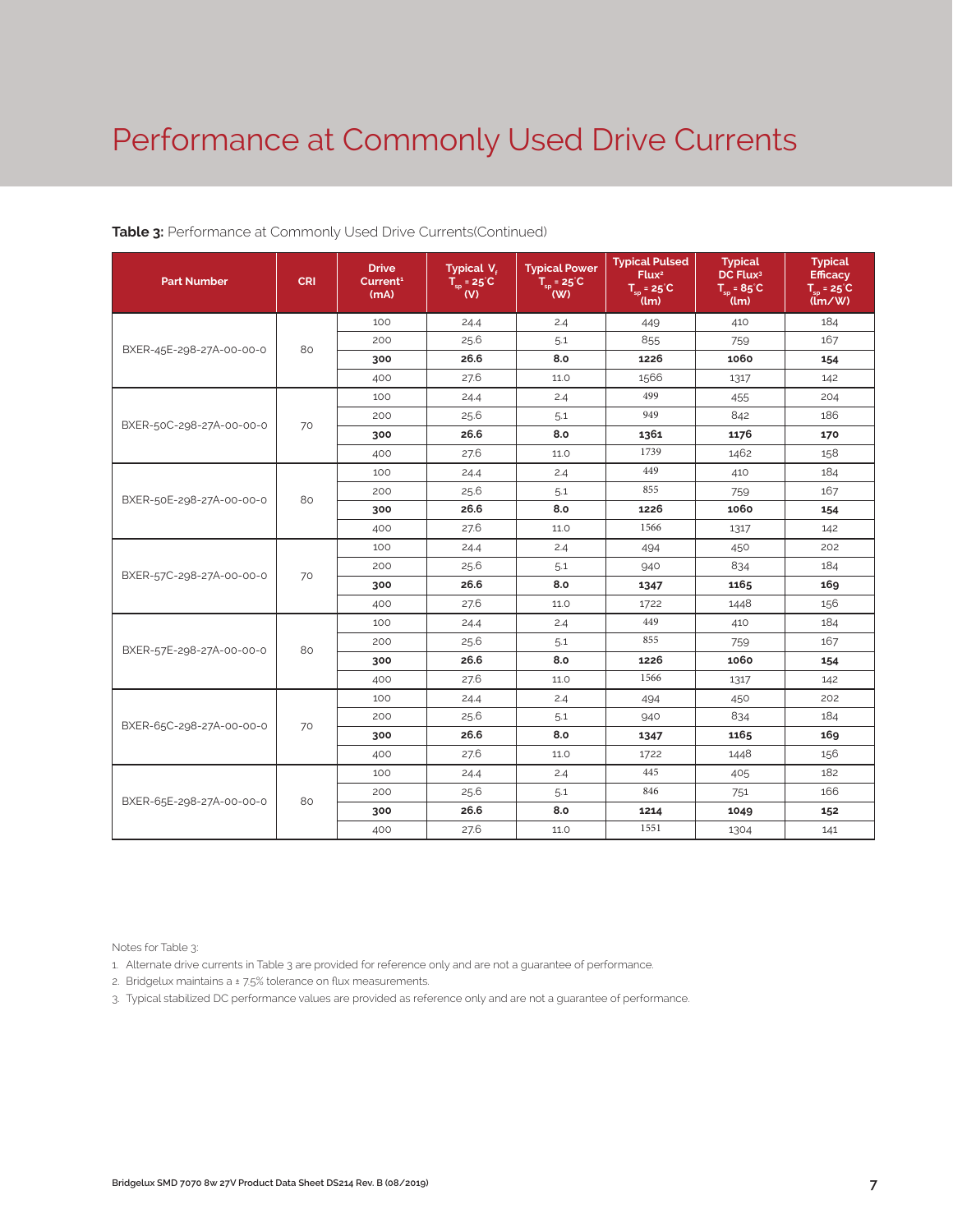# Electrical Characteristics

## **Table 4:** Electrical Characteristics

|                          | <b>Drive Current</b> |                | <b>Forward Voltage</b><br>$(V)$ <sup>2,3</sup> |                | <b>Typical</b><br><b>Temperature</b><br><b>Coefficient</b>  | <b>Typical</b><br><b>Thermal</b><br><b>Resistance</b>                      |  |
|--------------------------|----------------------|----------------|------------------------------------------------|----------------|-------------------------------------------------------------|----------------------------------------------------------------------------|--|
| Part Number <sup>1</sup> | (mA)                 | <b>Minimum</b> | <b>Typical</b>                                 | <b>Maximum</b> | of Forward<br>Voltage<br>$\Delta V \sim \Delta T$<br>(mV/C) | <b>Junction</b><br>to Solder Point <sup>4</sup><br>$R_{\text{isp}}$ (°C/W) |  |
| BXER-XXX-298-27A-00-00-0 | 300                  | 25.2           | 26.6                                           | 29.9           | $-8.0$                                                      | 1.7                                                                        |  |

Notes for Table 4:

1. The last 7 characters (including hyphens '-') refer to flux bins, forward voltage bins, and color bin options, respectively. "00-00-0" denotes the full distribution of flux, forward voltage, and 5 SDCM color.

 Example: BXER-27E-298-27A-00-00-0 refers to the full distribution of flux, forward voltage, and color within a 2700K 5-step ANSI standard chromaticity region with a minimum of 80CRI, 2x9 die configuration, 8w power, 26.6V typical forward voltage.

2. Bridgelux maintains a tolerance of ± 0.1V on forward voltage measurements. Voltage minimum and maximum values at the nominal drive current are guaranteed by 100% test.

3. Products tested under pulsed condition (10ms pulse width) at nominal drive current where  $T_{\rm es}$  = 25°C.

4. Thermal resistance value was calculated using total electrical input power; optical power was not subtracted from input power.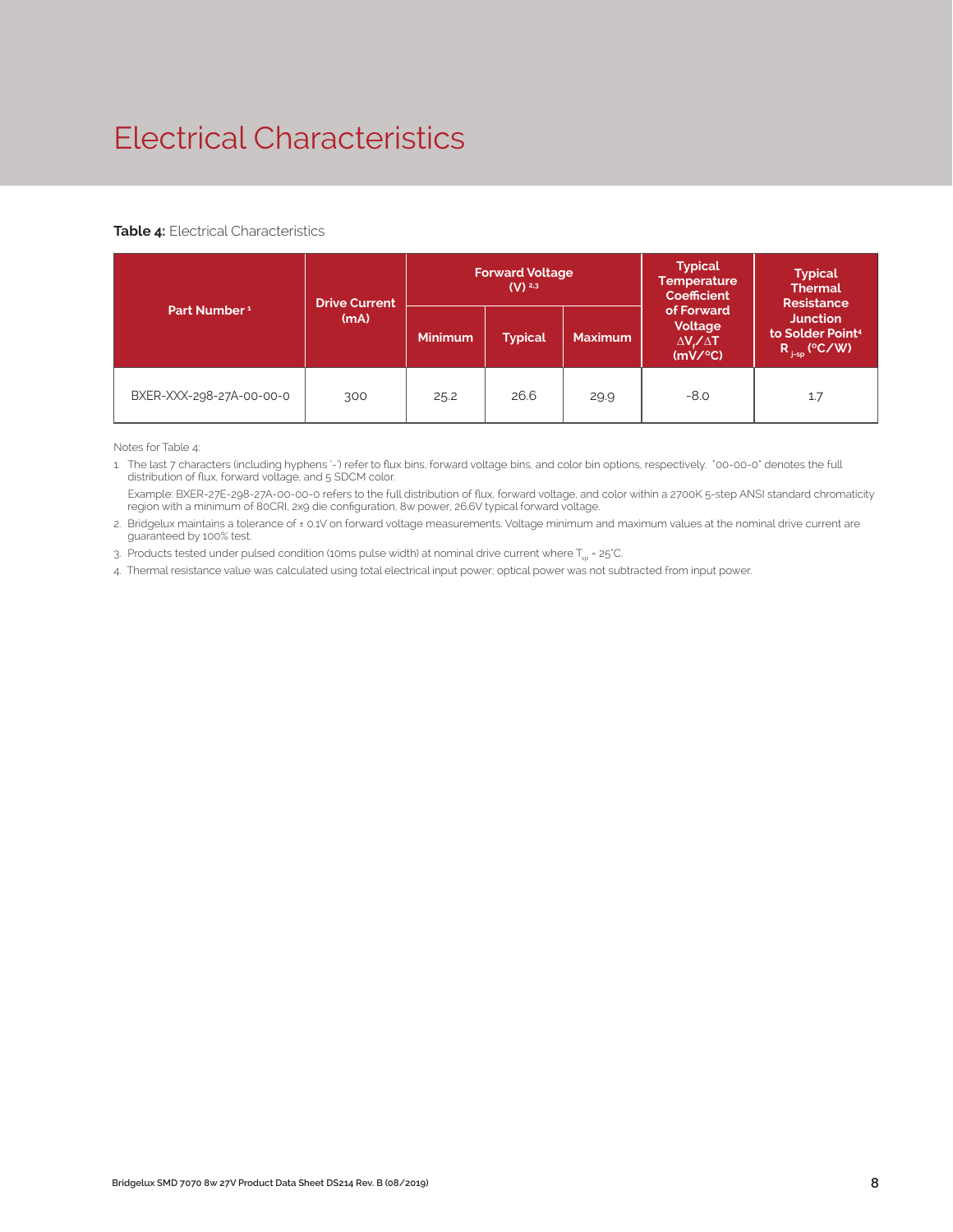# Absolute Maximum Ratings

## **Table 5:** Maximum Ratings

| Parameter                                             | Maximum Rating                                  |  |  |  |
|-------------------------------------------------------|-------------------------------------------------|--|--|--|
| LED Junction Temperature $(T_i)$                      | $125^{\circ}$ C                                 |  |  |  |
| Storage Temperature                                   | $-40^{\circ}$ C to $+105^{\circ}$ C             |  |  |  |
| Operating Solder Point Temperature (T <sub>SD</sub> ) | $-40^{\circ}$ C to $+105^{\circ}$ C             |  |  |  |
| <b>Soldering Temperature</b>                          | 260°C or lower for a maximum of 10 seconds      |  |  |  |
| Maximum Drive Current <sup>1</sup>                    | 400 <sub>m</sub> A                              |  |  |  |
| Maximum Peak Pulsed Forward Current <sup>2</sup>      | 600mA                                           |  |  |  |
| Maximum Reverse Voltage <sup>3</sup>                  |                                                 |  |  |  |
| Moisture Sensitivity Rating                           | MSL <sub>3</sub>                                |  |  |  |
| Electrostatic Discharge                               | 2kV HBM, JEDEC-JS-001-HBM and JEDEC-JS-001-2012 |  |  |  |

Notes for Table 5:

- 1. Maximum drive current may be limited by the solder point temperature. Please see Figure 7 for further details.
- 2. Bridgelux recommends a maximum duty cycle of 10% and pulse width of 10 ms when operating LED SMD at maximum peak pulsed current specified. Maximum peak pulsed current indicate values where LED SMD can be driven without catastrophic failures.
- 3. Light emitting diodes are not designed to be driven in reverse voltage and will not produce light under this condition, no rating is provided.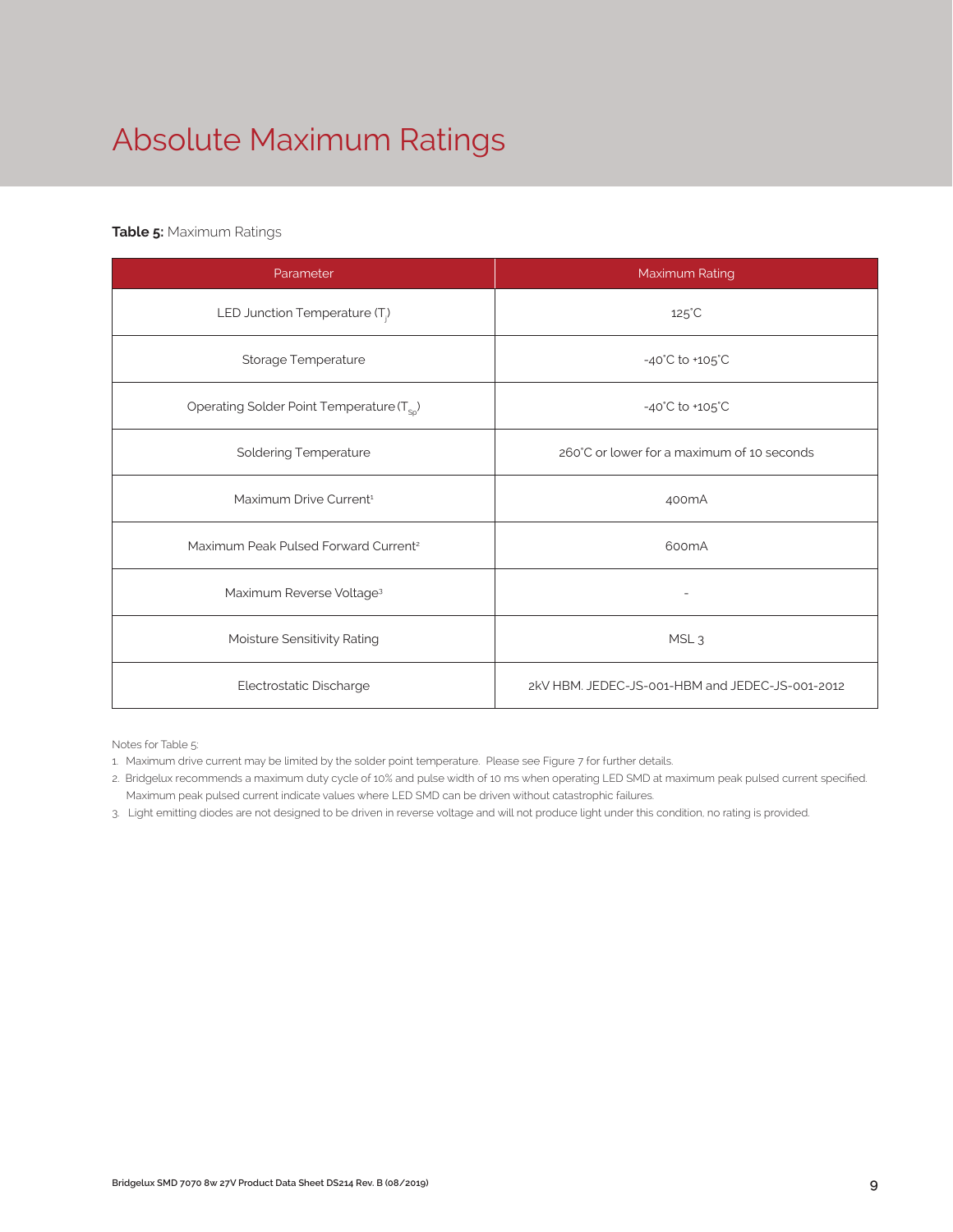# Product Bin Definitions

Table 6 lists the standard photometric luminous flux bins for Bridgelux SMD 7070 LEDs. Although several bins are listed, product availability in a particular bin varies by production run and by product performance. Not all bins are available in all CCTs.

| <b>Bin Code</b> | <b>Minimum</b> | <b>Maximum</b> | <b>Unit</b> | <b>Condition</b> |  |  |  |
|-----------------|----------------|----------------|-------------|------------------|--|--|--|
| <b>B4</b>       | 740            | 800            |             |                  |  |  |  |
| <b>B5</b>       | 800            | 865            |             | $I_F = 300mA$    |  |  |  |
| B <sub>6</sub>  | 865            | 935            |             |                  |  |  |  |
| <b>B7</b>       | 935            | 1010           |             |                  |  |  |  |
| B <sub>8</sub>  | 1010           | 1090           | lm          |                  |  |  |  |
| B9              | 1090           | 1175           |             |                  |  |  |  |
| C <sub>1</sub>  | 1175           | 1270           |             |                  |  |  |  |
| C <sub>2</sub>  | 1270           | 1370           |             |                  |  |  |  |
| C <sub>3</sub>  | 1370           | 1480           |             |                  |  |  |  |
| C <sub>4</sub>  | 1480           | 1600           |             |                  |  |  |  |

## **Table 6:** Luminous Flux Bin Definitions at 300mA, T<sub>sp</sub>=25°C

Note for Table 6:

1. Bridgelux maintains a tolerance of  $\pm$  7.5% on luminous flux measurements.

## **Table 7:** Forward Voltage Bin Definition at 300mA, T<sub>sp</sub>=25°C

| <b>Bin Code</b> | <b>Minimum</b> | <b>Maximum</b> | <b>Unit</b> | <b>Condition</b> |
|-----------------|----------------|----------------|-------------|------------------|
| <b>HF</b>       | 24             | 25             |             |                  |
| HG              | 25             | 26             |             | $I_{E} = 300mA$  |
| HH              | 26             | 27             |             |                  |
| HI              | 27             | 28             |             |                  |
| KD              | 28             | 29             |             |                  |

Note for Table 7:

1. Bridgelux maintains a tolerance of ± 0.1V on forward voltage measurements.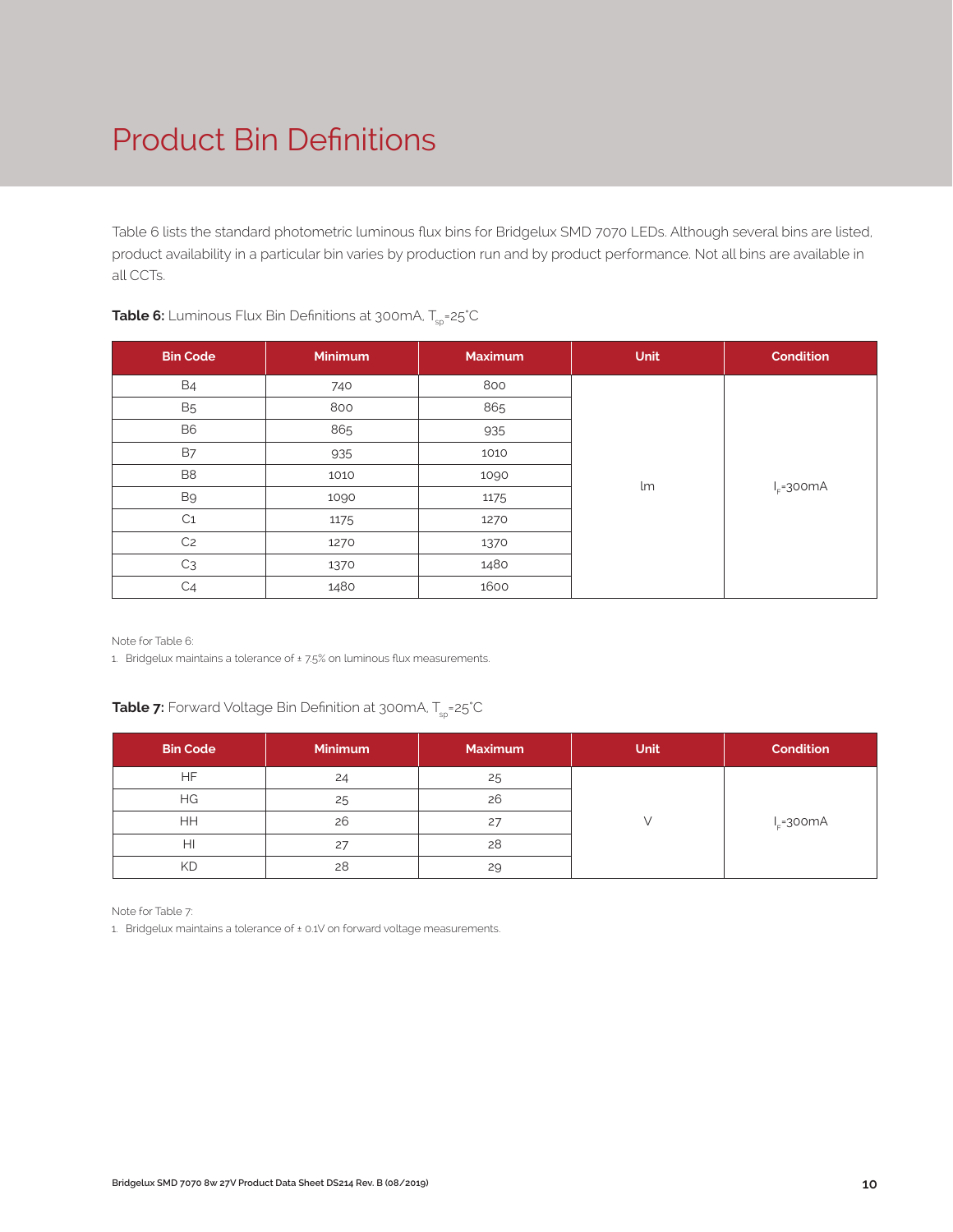# Product Bin Definitions

| <b>CCT</b> |                    |        | <b>Center Point</b> |                   |                   | <b>Ellipse</b>        | <b>Color Bin</b> |
|------------|--------------------|--------|---------------------|-------------------|-------------------|-----------------------|------------------|
|            | <b>Color Space</b> | X      | Y                   | <b>Major Axis</b> | <b>Minor Axis</b> | <b>Rotation Angle</b> |                  |
|            | 3 SDCM             | 0.4578 | 0.4101              | 0.00810           | 0.00420           | 53.70                 | 3                |
| 2700K      | 5 SDCM             | 0.4578 | 0.4101              | 0.01350           | 0.00700           | 53.70                 | 5                |
|            | 3 SDCM             | 0.4338 | 0.4030              | 0.00834           | 0.00408           | 53.22                 | 3                |
| 3000K      | 5 SDCM             | 0.4338 | 0.4030              | 0.01390           | 0.00680           | 53.22                 | 5                |
|            | 3 SDCM             | 0.4103 | 0.3961              | 0.00927           | 0.00414           | 54.00                 | 3                |
| 3500K      | 5 SDCM             | 0.4103 | 0.3961              | 0.01545           | 0.00690           | 54.00                 | 5                |
|            | 3 SDCM             | 0.3818 | 0.3797              | 0.00939           | 0.00402           | 53.72                 | 3                |
| 4000K      | 5 SDCM             | 0.3818 | 0.3797              | 0.01565           | 0.00670           | 53.72                 | 5                |
|            | 3 SDCM             | 0.3611 | 0.3658              | 0.00756           | 0.00338           | 57.58                 | 3                |
| 4500K      | 5 SDCM             | 0.3611 | 0.3658              | 0.01260           | 0.00563           | 57.58                 | 5                |
|            | 3 SDCM             | 0.3447 | 0.3553              | 0.00822           | 0.00354           | 59.62                 | 3                |
| 5000K      | 5 SDCM             | 0.3447 | 0.3553              | 0.01370           | 0.00590           | 59.62                 | 5                |
|            | 3 SDCM             | 0.3287 | 0.3417              | 0.00746           | 0.00320           | 59.09                 | 3                |
| 5700K      | 5 SDCM             | 0.3287 | 0.3417              | 0.01243           | 0.00533           | 59.09                 | 5                |
|            | 3 SDCM             | 0.3123 | 0.3282              | 0.00669           | 0.00285           | 58.57                 | 3                |
| 6500K      | 5 SDCM             | 0.3123 | 0.3282              | 0.01115           | 0.00475           | 58.57                 | 5                |

## **Table 8:** 3- and 5-step MacAdam Ellipse Color Bin Definitions

Notes for Table 8:

1. Color binning at  $T_{\rm so}$ =85°C

2. Bridgelux maintains a tolerance of ± 0.007 on x and y color coordinates in the CIE 1931 color space.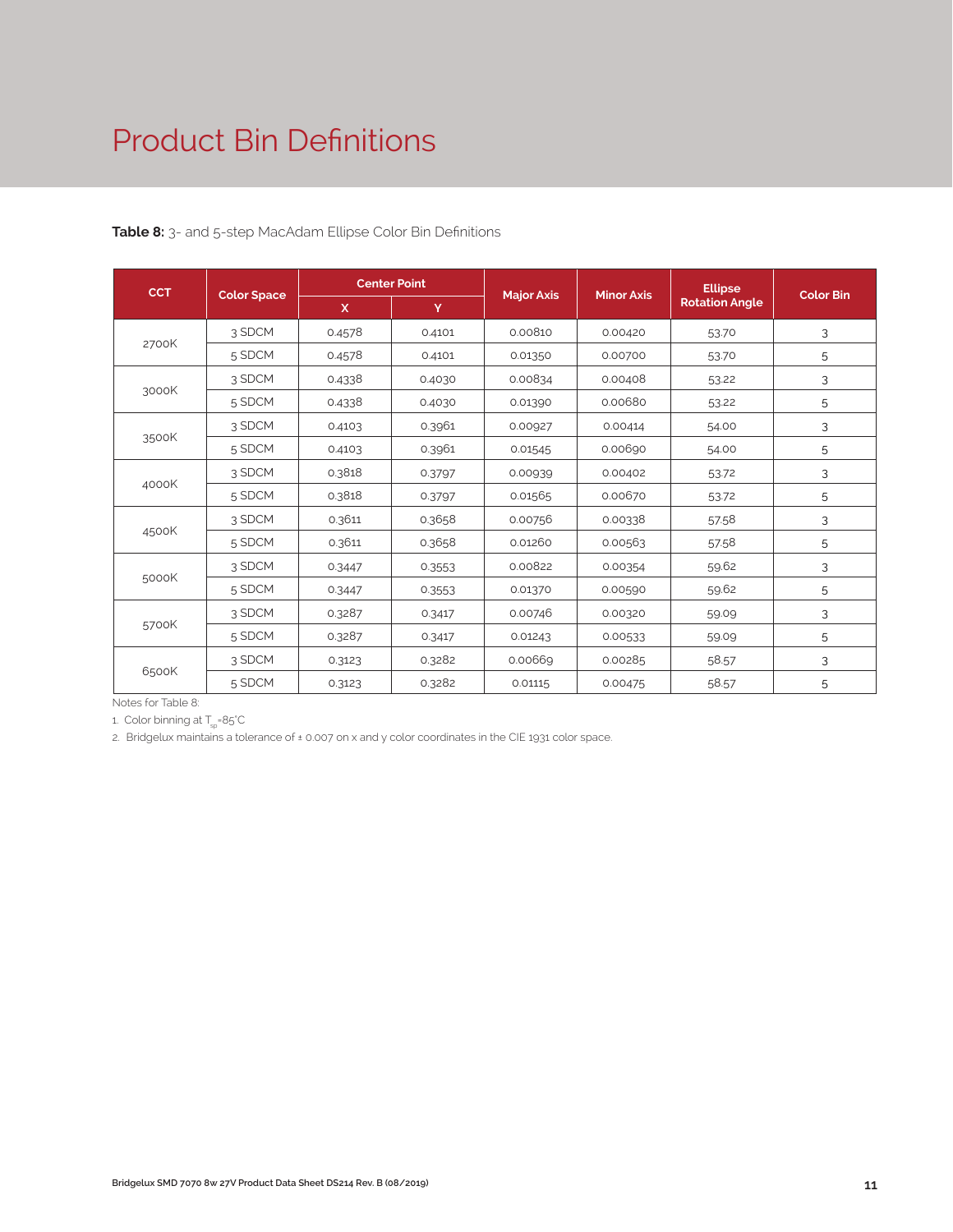# Product Bin Definitions



Figure 1: C.I.E. 1931 Chromaticity Diagram (2 Color Bin Structure, Hot-color Targeted at T<sub>sp</sub>=85°C)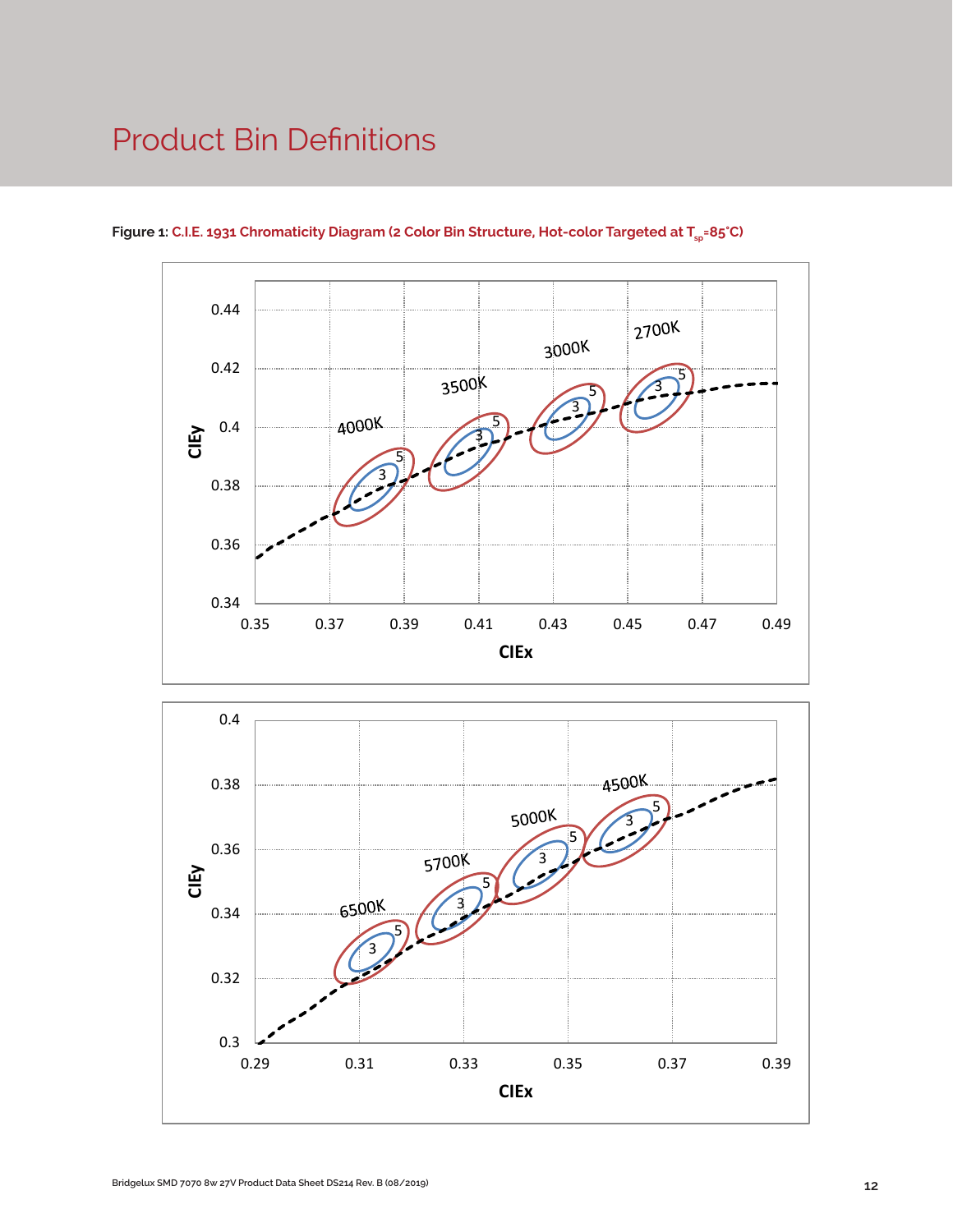# Performance Curves



## Figure 2: Drive Current vs. Voltage (T<sub>SD</sub>=25°C)





Note for Figure 3:

1. Bridgelux does not recommend driving high power LEDs at low currents. Doing so may produce unpredictable results. Pulse width modulation (PWM) is recommended for dimming effects.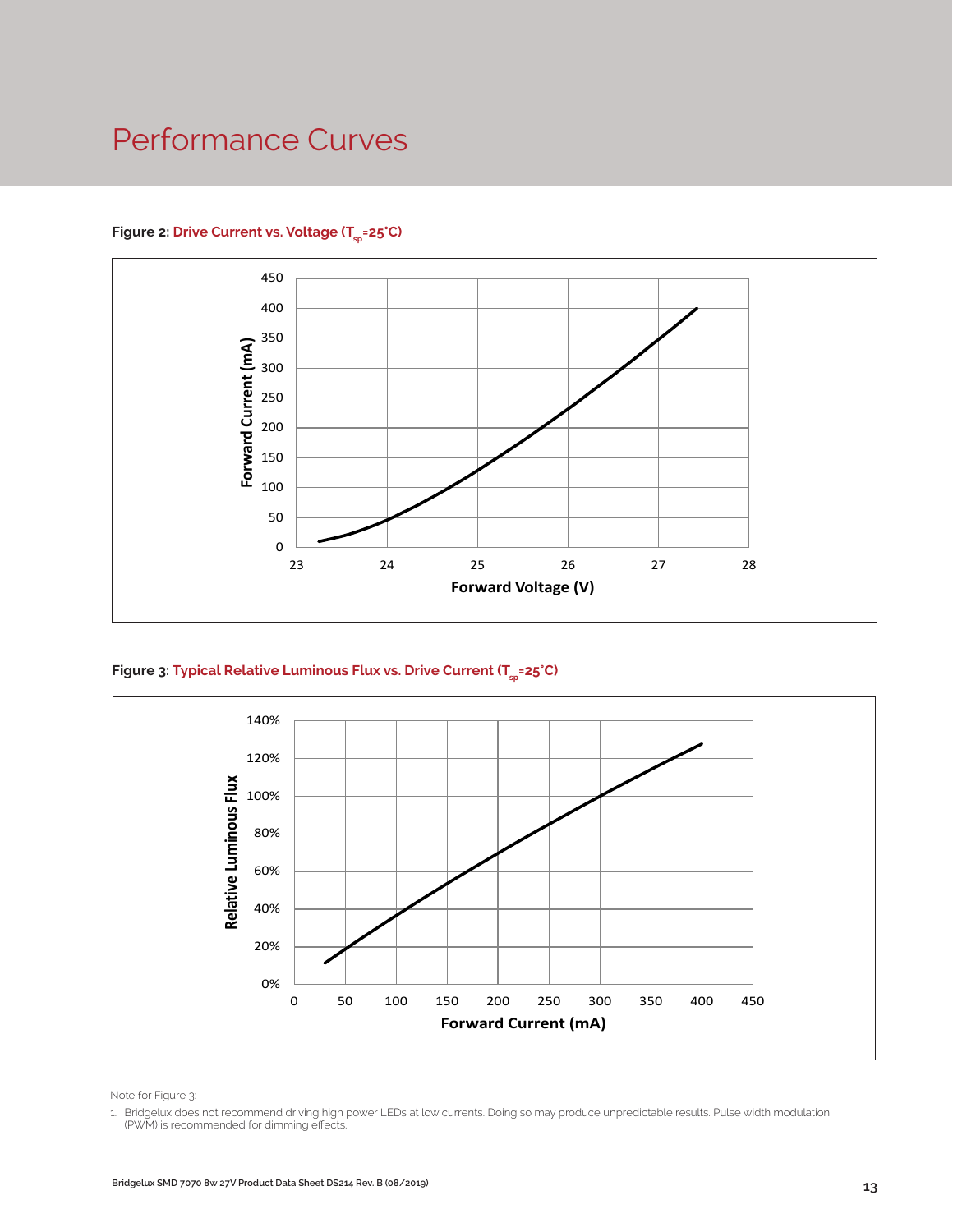## Performance Curves



## **Figure 4: Typical Relative DC Flux vs. Solder Point Temperature**





Notes for Figures 4 & 5:

- 1. Characteristics shown for warm white based on 2700K and 80 CRI.
- 2. Characteristics shown for neutral white based on 4000K and 80 CRI.
- 3. Characteristics shown for cool white based on 6500K and 80 CRI.
- 4. For other color SKUs, the shift in color will vary. Please contact your Bridgelux Sales Representative for more information.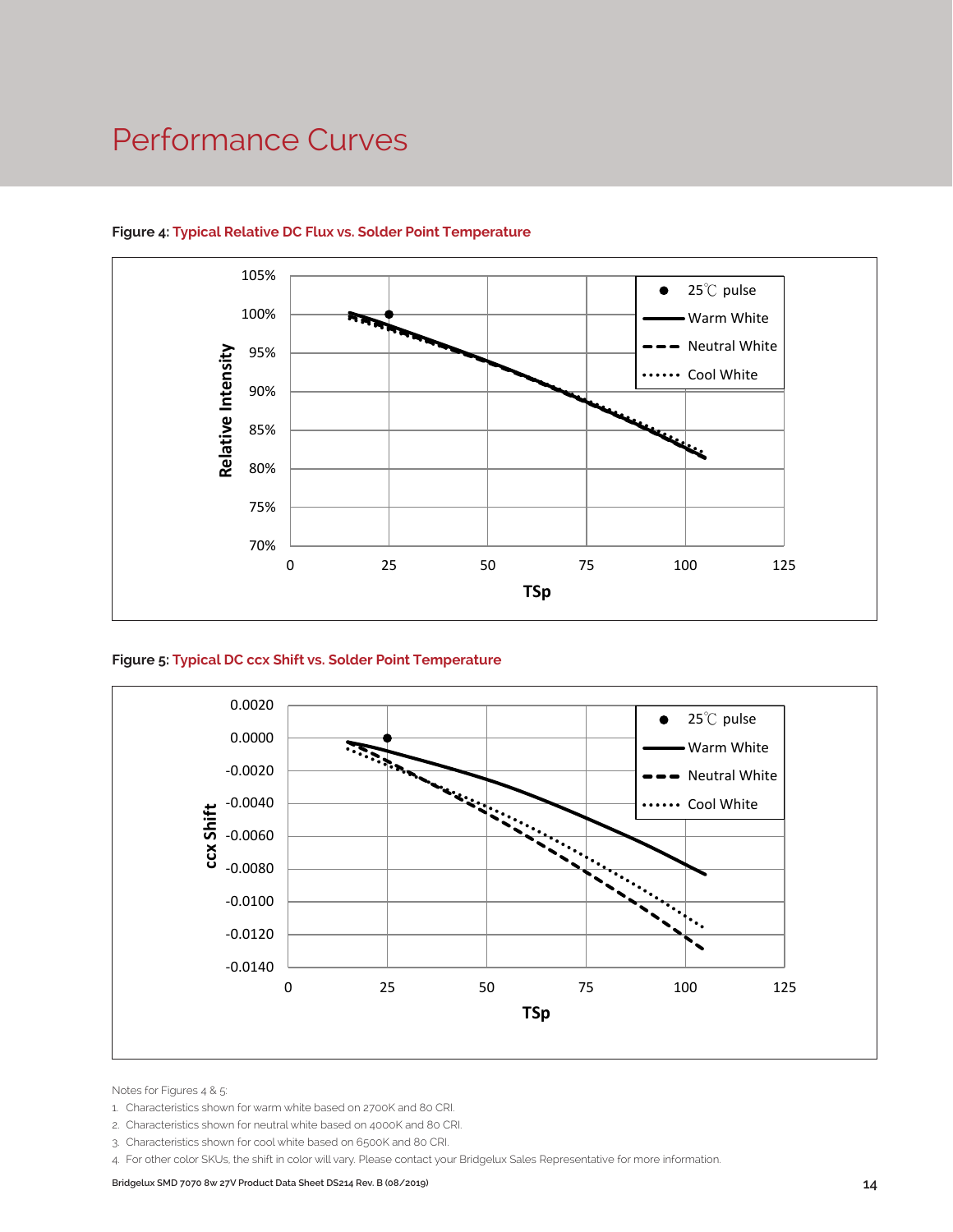## Performance Curves



## **Figure 6: Typical DC ccy Shift vs. Solder Point Temperature**

Notes for Figure 6:

- 1. Characteristics shown for warm white based on 2700K and 80 CRI.
- 2. Characteristics shown for neutral white based on 4000K and 80 CRI.
- 3. Characteristics shown for cool white based on 6500K and 80 CRI.

4. For other color SKUs, the shift in color will vary. Please contact your Bridgelux Sales Representative for more information.

#### **Figure 7: Drive Current Derating Curve**

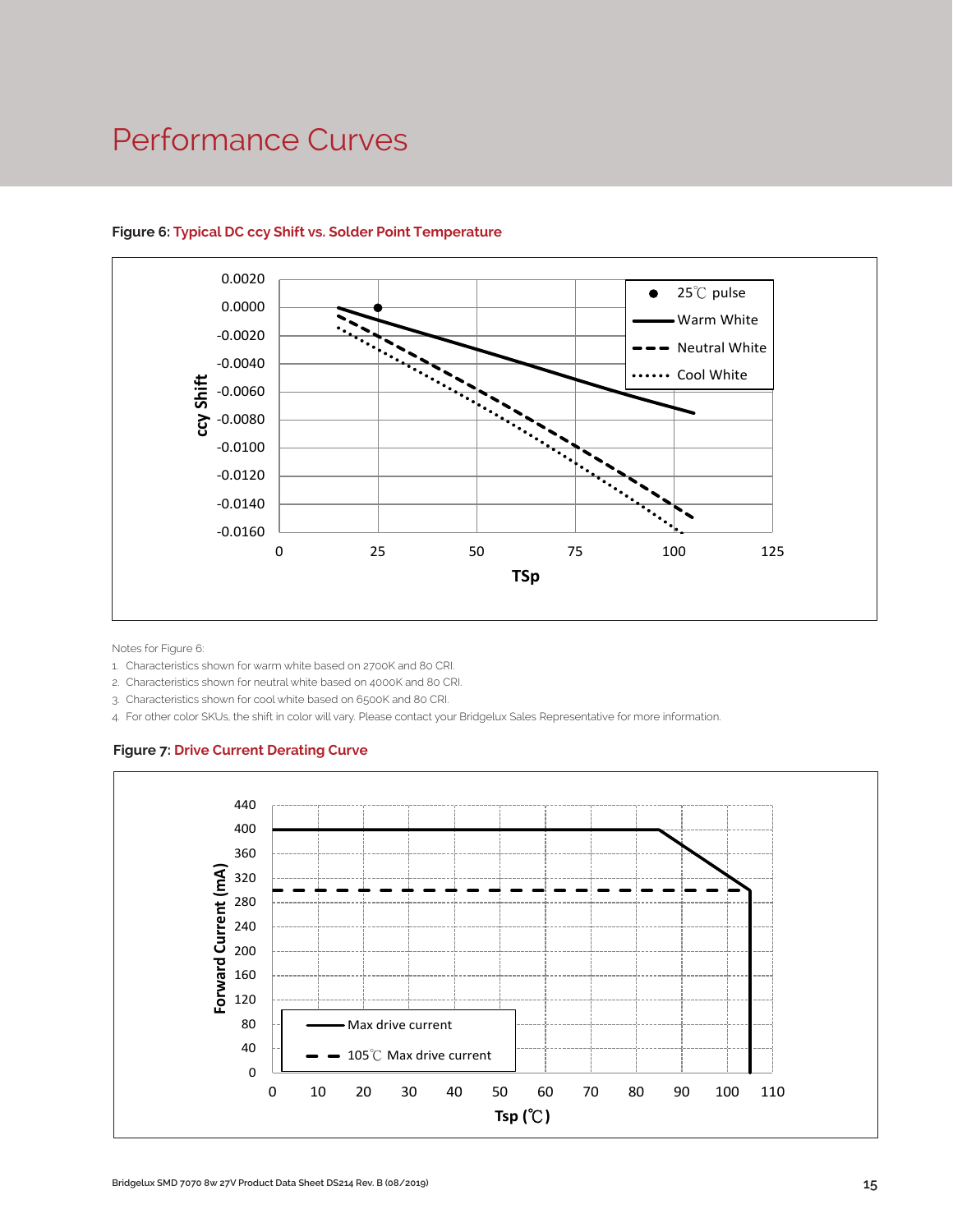# Typical Radiation Pattern



## Figure 8: Typical Spatial Radiation Pattern at 300mA, T<sub>sp</sub>=25°C

Notes for Figure 8:

1. Typical viewing angle is 116°.

2. The viewing angle is defined as the off axis angle from the centerline where luminous intensity (Iv) is ½ of the peak value.

## Figure 9: Typical Polar Radiation Pattern at 300mA, T<sub>sp</sub>=25°C

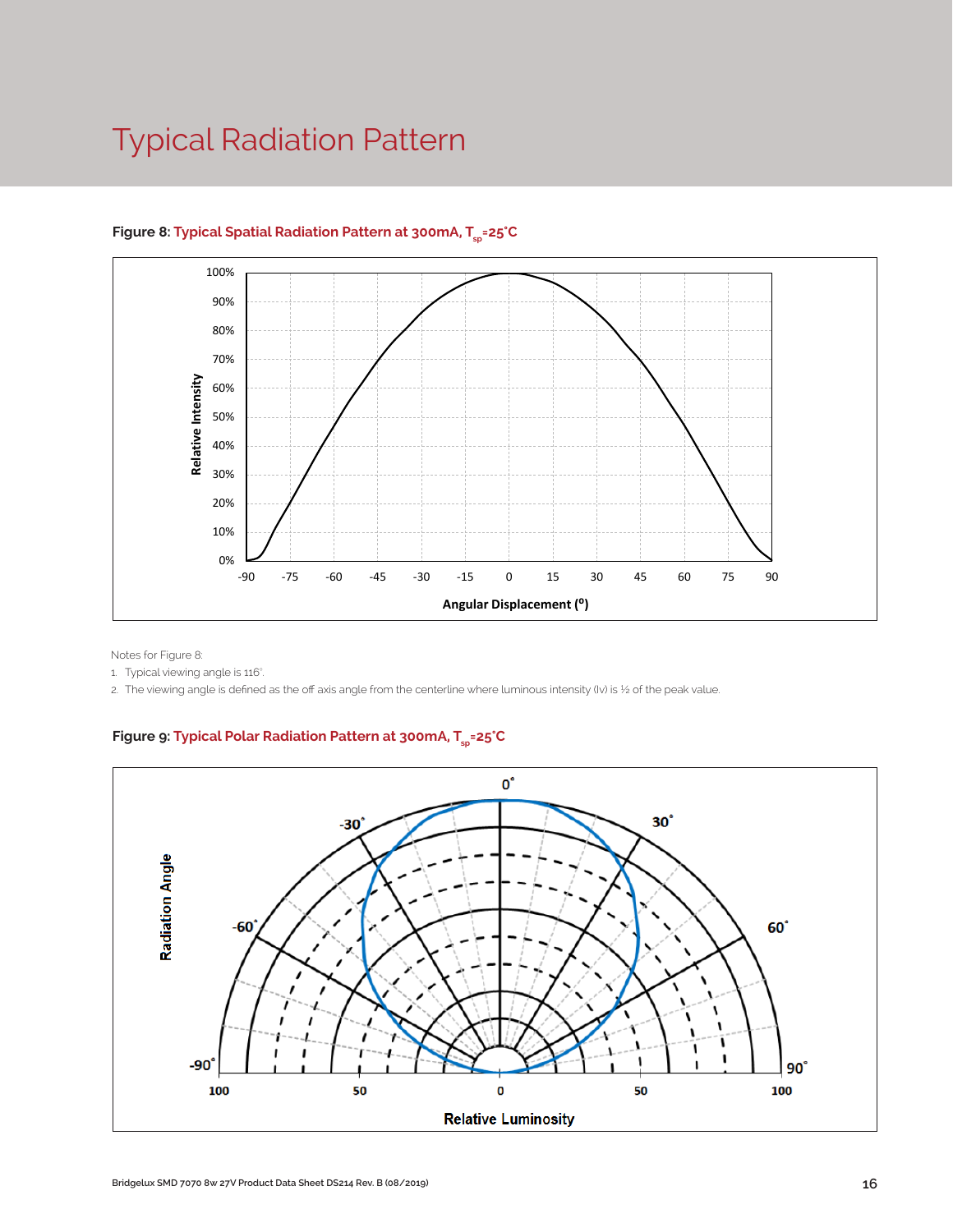# Typical Color Spectrum

## **Figure 10: Typical Color Spectrum**



Note for Figure 10:

1. Color spectra measured at nominal current for  $T_{sp}$  = 25°C for 80 CRI products.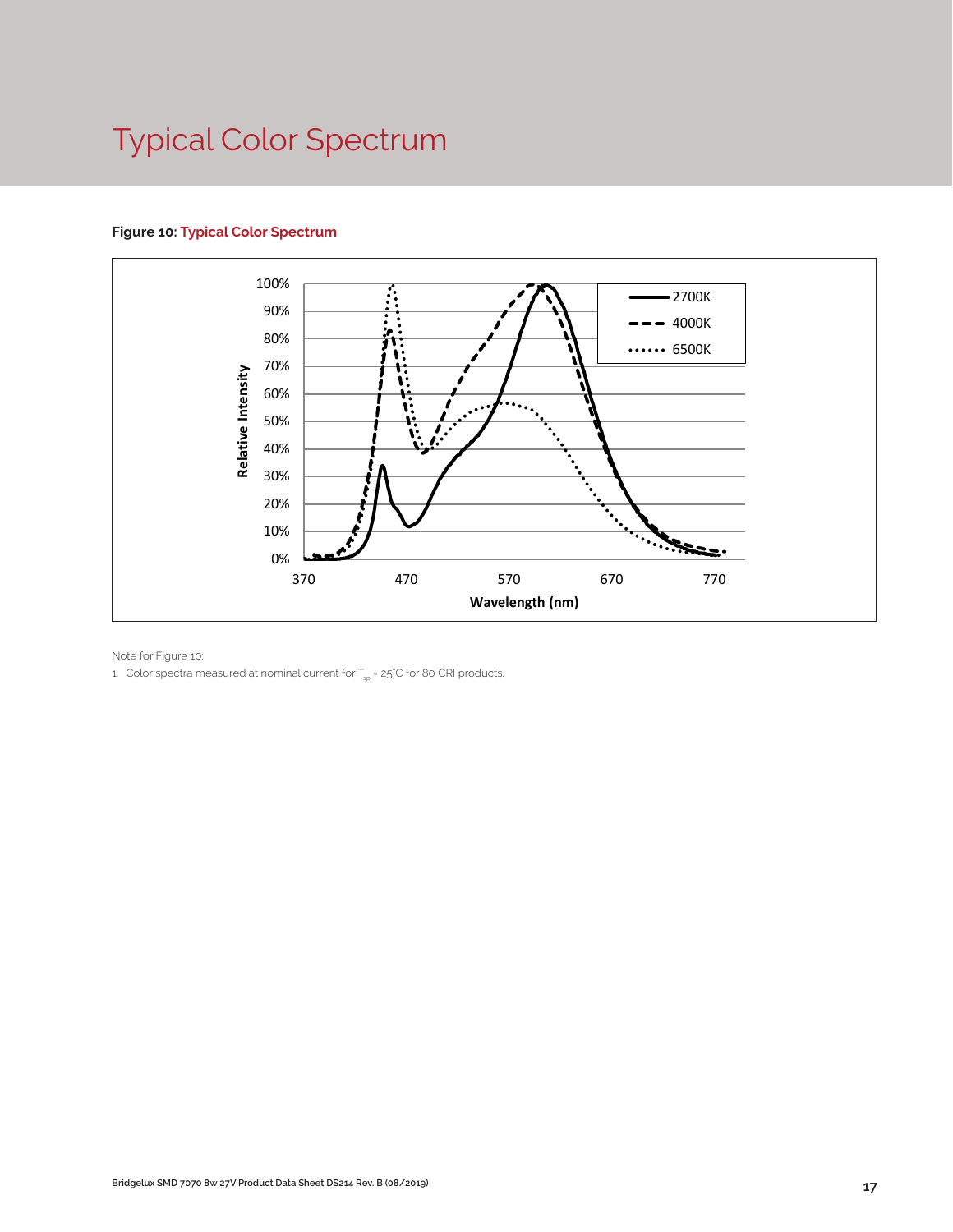# Mechanical Dimensions

## **Figure 11: Drawing for SMD 7070**



Notes for Figure 11:

- 1. Drawings are not to scale.
- 2. Drawing dimensions are in millimeters.
- 3. Unless otherwise specified, tolerances are ± 0.10mm.



## **Recommended PCB Soldering Pad Pattern**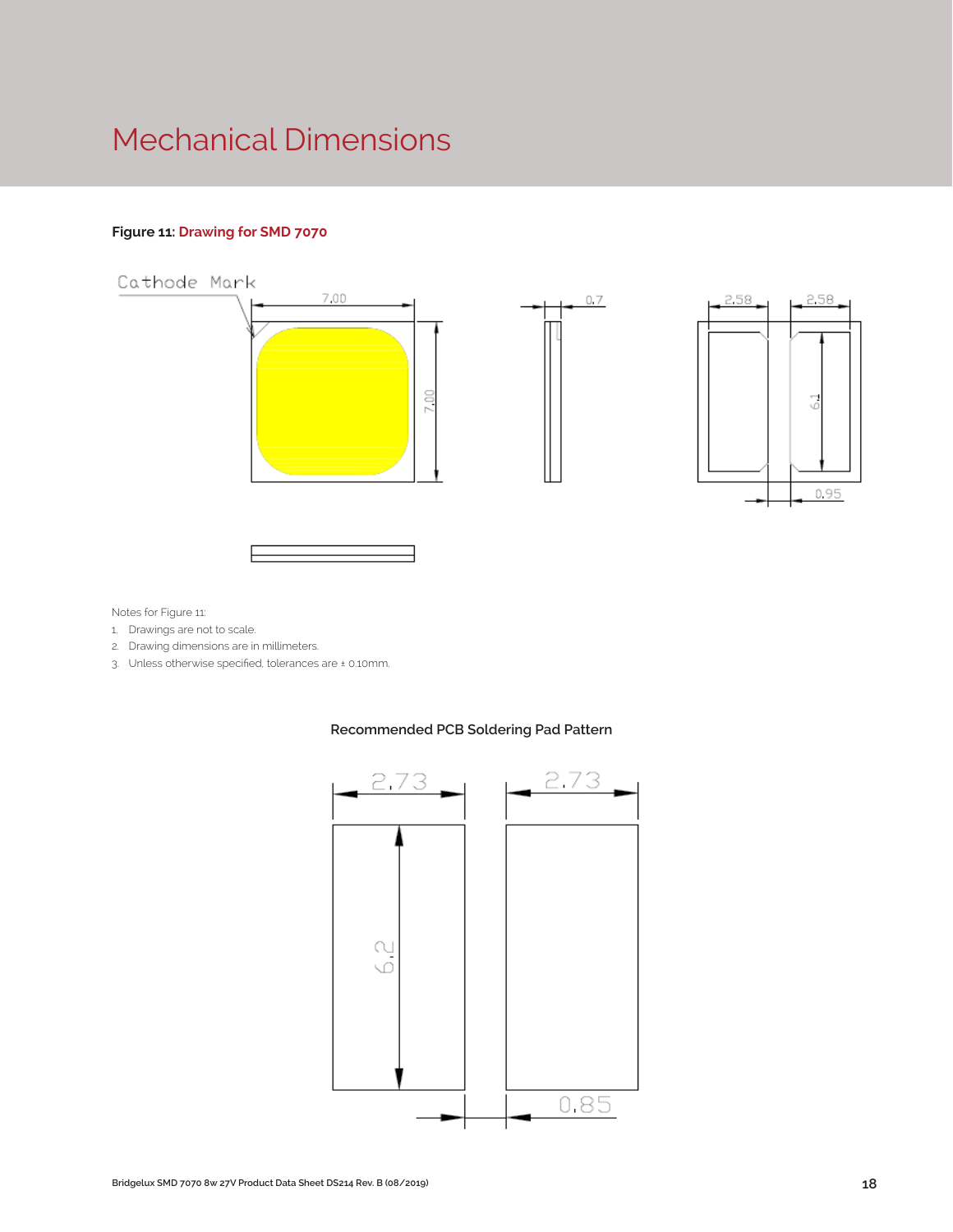# Reliability

## **Table 9:** Reliability Test Items and Conditions

| No.            | <b>Items</b>                        | Reference<br><b>Standard</b> | <b>Test Conditions</b>                                                                                 | <b>Drive</b><br><b>Current</b> | <b>Test Duration</b> | <b>Units</b><br><b>Failed/Tested</b> |
|----------------|-------------------------------------|------------------------------|--------------------------------------------------------------------------------------------------------|--------------------------------|----------------------|--------------------------------------|
| $\mathbf{1}$   | Moisture/Reflow Sensitivity         | J-STD-020E                   | $T_{\text{cld}}$ = 260°C, 10sec,<br>Precondition: 60°C, 60%RH, 168hr                                   |                                | 3 reflows            | 0/22                                 |
| $\overline{c}$ | Low Temperature Storage             | JESD22-A119                  | $T_a = -40^{\circ}C$                                                                                   | $\overline{\phantom{a}}$       | 1000 hours           | 0/22                                 |
| 3              | High Temperature Storage            | JESD22-A103D                 | $T_a = 105^{\circ}C$                                                                                   | $\overline{a}$                 | 1000 hours           | 0/22                                 |
| $\overline{4}$ | Low Temperature Operating Life      | JESD22-A108D                 | $T_s = -40^{\circ}C$                                                                                   | 300mA                          | 1000 hours           | 0/22                                 |
| 5              | Temperature Humidity Operating Life | JESD22-A101C                 | $T_{SD} = 85^{\circ}$ C, RH=85%                                                                        | 300mA                          | 1000 hours           | 0/22                                 |
| 6              | High Temperature Operating Life     | JESD22-A108D                 | $T_{\rm SD}$ =105 $\degree$ C                                                                          | 300mA                          | 1000 hours           | 0/22                                 |
| 7              | Power switching                     | IEC62717:2014                | $T_{\rm SD}$ = 105 $\degree$ C<br>30 sec on, 30 sec off                                                | 300mA                          | 30000 cycles         | 0/22                                 |
| 8              | Thermal Shock                       | JESD22-A106B                 | $T_s = -40^{\circ}C \sim 100^{\circ}C$ ;<br>Dwell: 15min; Transfer: 10sec                              |                                | 200 cycles           | 0/22                                 |
| 9              | Temperature Cycle                   | JESD22-A104E                 | $T_a = -40^{\circ}C - 100^{\circ}C$ ;<br>Dwell at extreme temperature: 15min;<br>Ramp rate < 105°C/min |                                | 200 cycles           | 0/22                                 |
| 10             | Electrostatic Discharge             | JS-001-2012                  | HBM, 2KV, 1.5kΩ, 100pF,<br>Alternately positive or negative                                            |                                |                      | 0/22                                 |

## Passing Criteria

| <b>Item</b>                     | <b>Symbol</b> | <b>Test Condition</b> | <b>Passing Criteria</b> |
|---------------------------------|---------------|-----------------------|-------------------------|
| Forward Voltage                 |               | 300 <sub>m</sub> A    | ΔVf<10%                 |
| Luminous Flux                   | ۲v            | 300mA                 | ΔFν<30%                 |
| <b>Chromaticity Coordinates</b> | (x, y)        | 300mA                 | Δu'v'<0.007             |

Notes for Table 9:

1. Measurements are performed after allowing the LEDs to return to room temperature

2.  $\mathsf{T}_{\mathsf{std}}$  : reflow soldering temperature;  $\mathsf{T}_{\mathsf{a}}$  : ambient temperature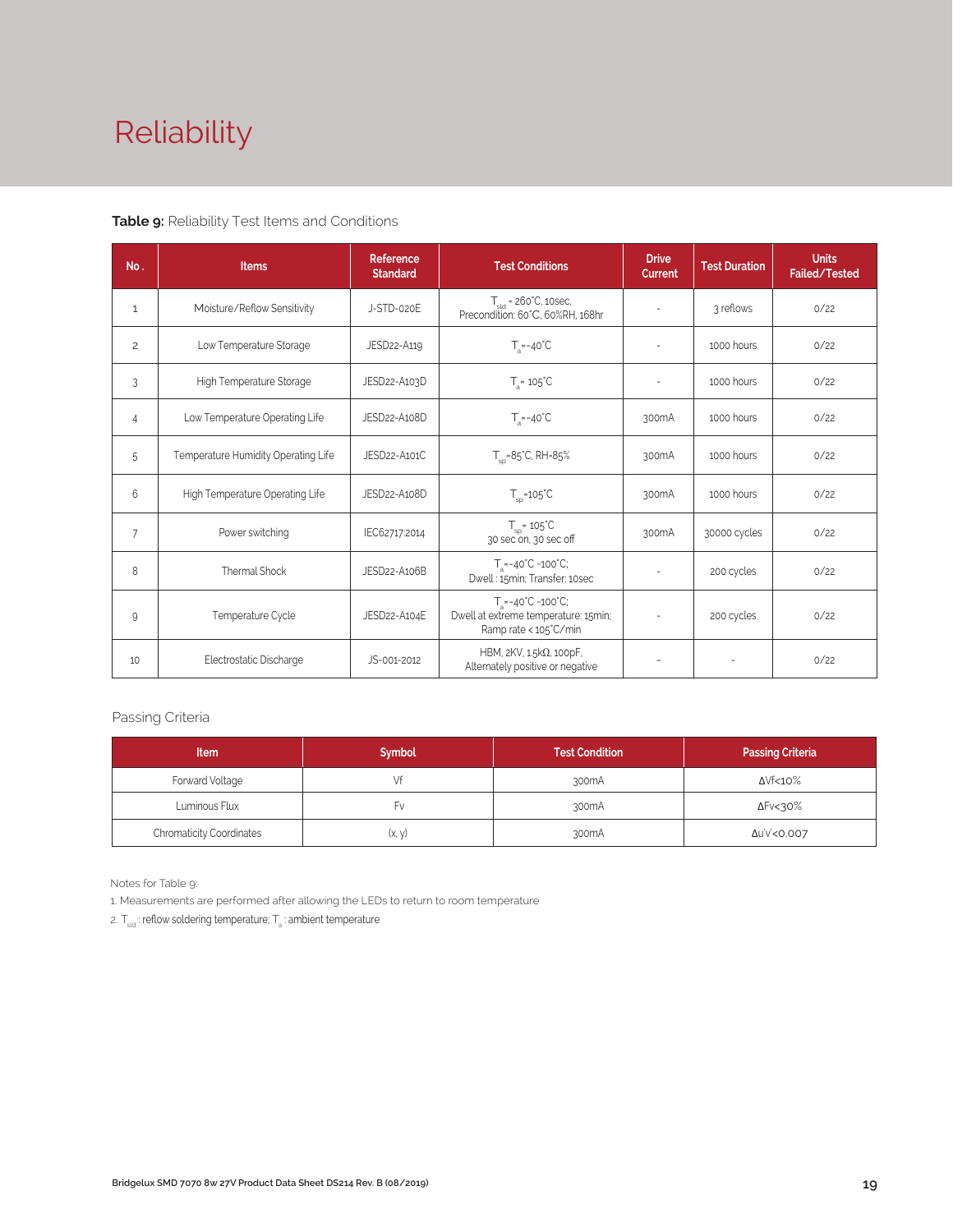## Reflow Characteristics

## **Figure 12 : Reflow Profile**



| <b>Profile Feature</b>     | <b>Lead Free Assembly</b>     |  |
|----------------------------|-------------------------------|--|
| Preheat: Temperature Range | $180^{\circ}C - 200^{\circ}C$ |  |
| Preheat: Time (Maximum)    | 120 seconds                   |  |
| Peak Temperature           | 260°C                         |  |
| Soldering Time (Maximum)   | 10 seconds                    |  |
| Allowable Reflow Cycles    | $\overline{c}$                |  |

#### **Figure 13 : Pick and Place**



Note for Figure 13:

1. When using a pick and place machine, choose a nozzle that has a larger diameter than the LED's emitting surface. Using a Pick-and-Place nozzle with a smaller diameter than the size of the LEDs emitting surface will cause damage and may also cause the LED to not illuminate.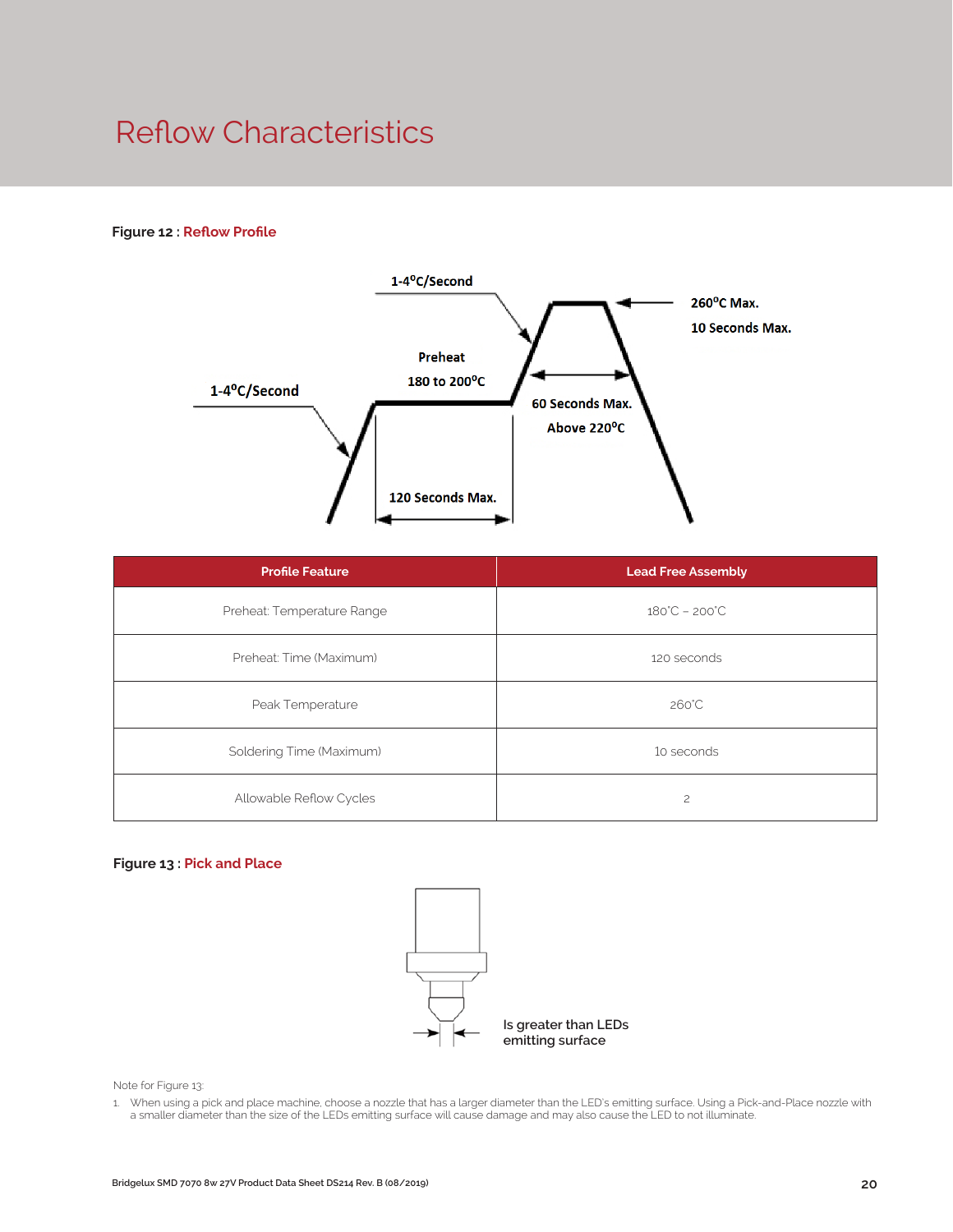# Packaging

## **Figure 14: Emitter Reel Drawings**



Note for Figure 14:

1. Drawings are not to scale. Drawing dimensions are in millimeters.

#### **Figure 15: Emitter Tape Drawings**



End

Start



Note for Figure 15:

1. Drawings are not to scale. Drawing dimensions are in millimeters.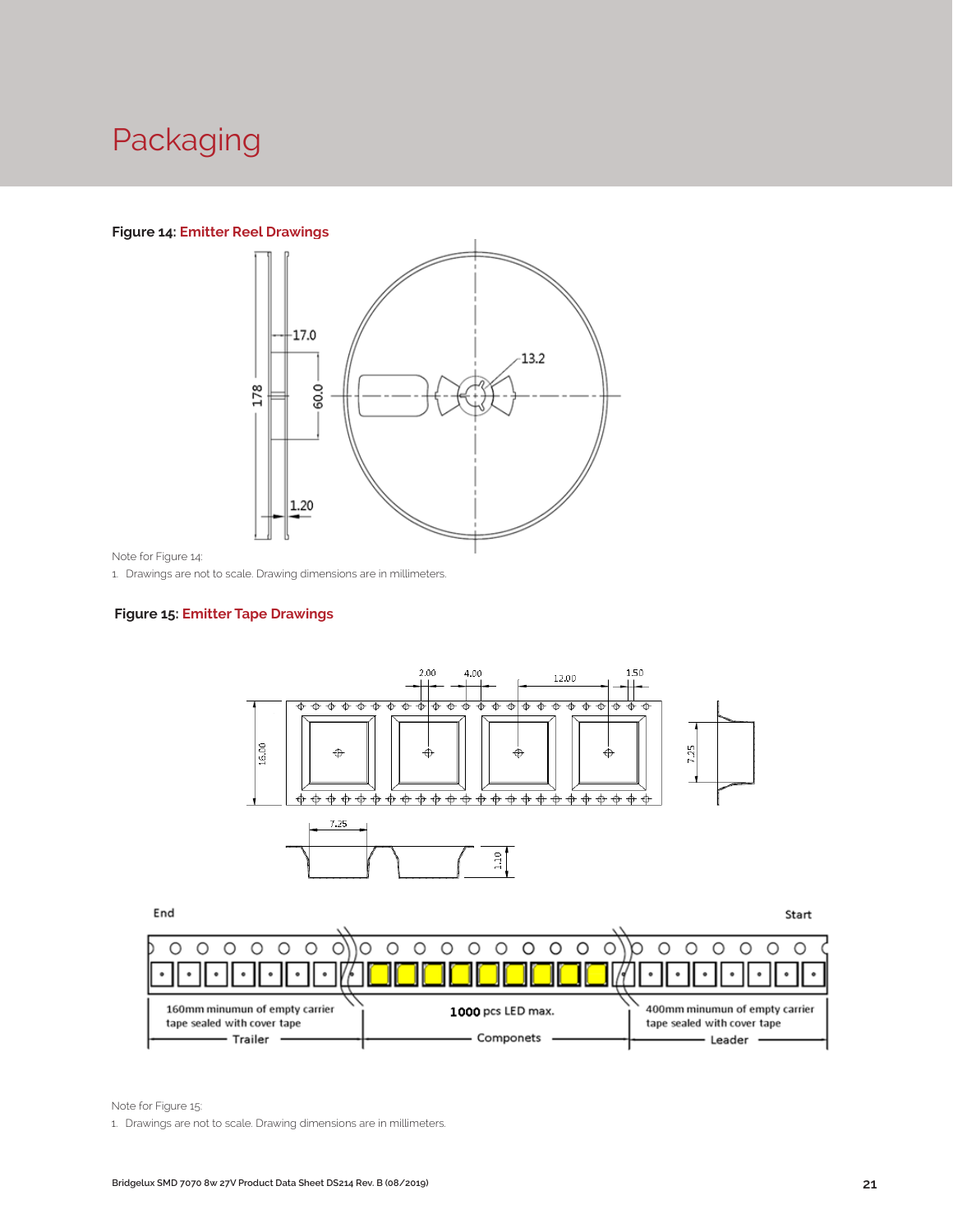# Packaging

## **Figure 16: Emitter Reel Packaging Drawings**



Note for Figure 16: 1. Drawings are not to scale.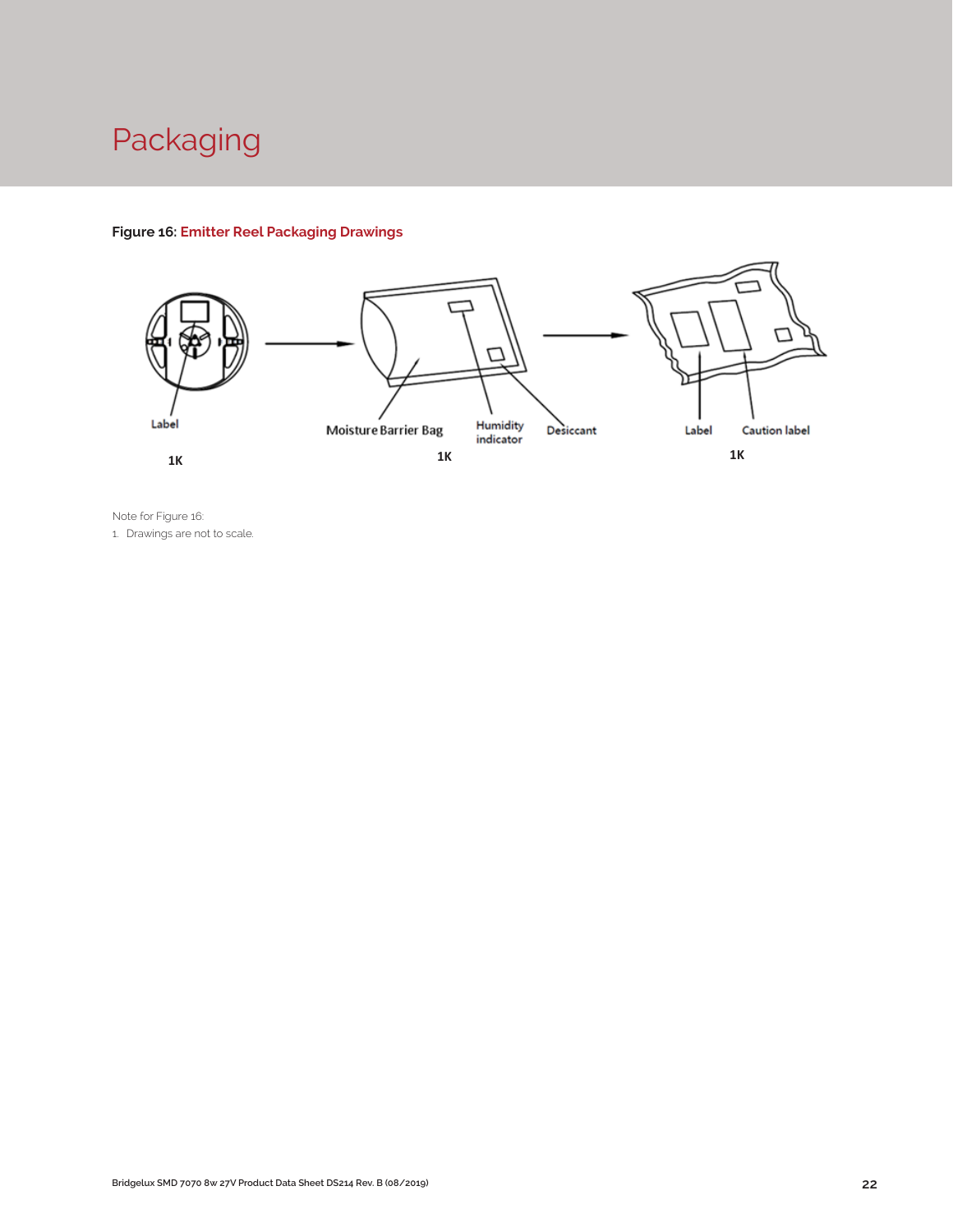# Design Resources

Please contact your Bridgelux sales representative for assistance.

## **Precautions**

#### **CAUTION: CHEMICAL EXPOSURE HAZARD**

Exposure to some chemicals commonly used in luminaire manufacturing and assembly can cause damage to the LED emitter. Please consult Bridgelux Application Note AN51 for additional information.

#### **CAUTION: EYE SAFETY**

Eye safety classification for the use of Bridgelux SMD LED emitter is in accordance with IEC specification EN62471: Photobiological Safety of Lamps and Lamp Systems. SMD LED emitters are classified as Risk Group 1 when operated at or below the maximum drive current. Please use appropriate precautions. It is important that employees working with LEDs are trained to use them safely.

## **CAUTION: RISK OF BURN**

Do not touch the SMD LED emitter during operation. Allow the emitter to cool for a sufficient period of time before handling. The SMD LED emitter may reach elevated temperatures such that could burn skin when touched.

## **CAUTION**

#### **CONTACT WITH LIGHT EMITTING SURFACE (LES)**

Avoid any contact with the LES. Do not touch the LES of the emitter or apply stress to the LES (yellow phosphor resin area). Contact may cause damage to the emitter

Optics and reflectors must not be mounted in contact with the LES (yellow phosphor resin area).

## Disclaimers

#### **MINOR PRODUCT CHANGE POLICY**

The rigorous qualification testing on products offered by Bridgelux provides performance assurance. Slight cosmetic changes that do not affect form, fit, or function may occur as Bridgelux continues product optimization.

## **STANDARD TEST CONDITIONS**

Unless otherwise stated, LED emitter testing is performed at the nominal drive current.